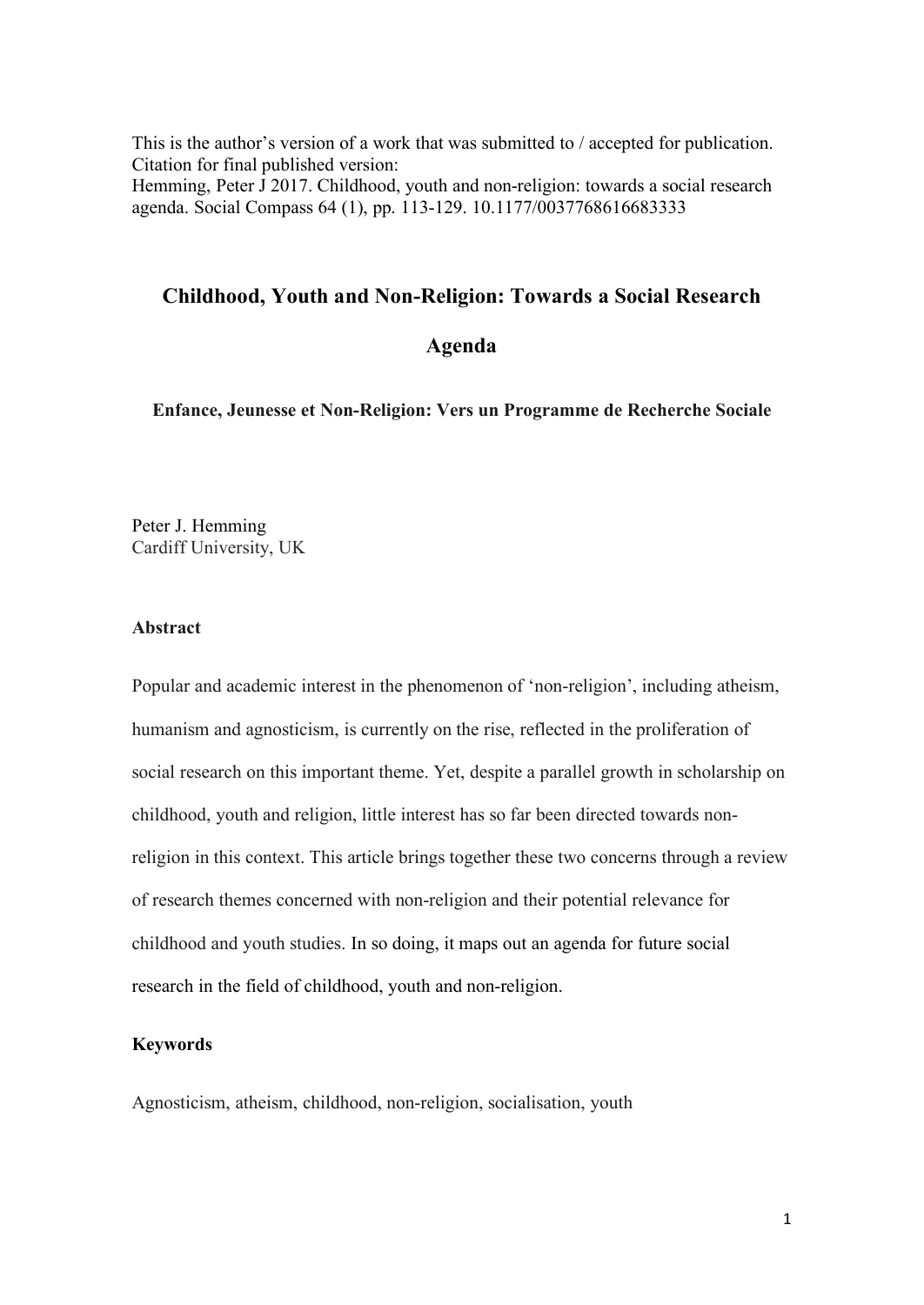### **Résumé**

L'intérêt public et universitaire dans le phénomène de la 'non-religion', y compris l'athéisme, l'humanisme et de l'agnosticisme, est actuellement à la hausse, comme en témoigne la prolifération de la recherche sociale sur ce thème important. Pourtant, en dépit d'une croissance parallèle des études sur l'enfance, la jeunesse et la religion, peu d'intérêt a été jusqu'ici dirigé vers la 'non-religion' dans ce contexte. Cet article réunit ces deux préoccupations par le biais d'un examen des thèmes de recherche sur la nonreligion et leur intérêt potentiel pour les études de l'enfance et de la jeunesse. Ce faisant, il esquisse un programme de recherche sociale pour l'avenir dans le domaine de l'enfance, la jeunesse et la 'non-religion'.

#### **Mots-clé**

agnosticisme, athéisme, enfance, jeunesse, non-religion, socialisation

#### **Introduction**

Popular and scholarly interest in the phenomenon of 'non-religion', including atheism, humanism and agnosticism, is currently on the rise. Authors such as Richard Dawkins and Christopher Hitchens have successfully raised the profile of the so-called 'New Atheism' in the public eye through their various books and media interventions. Similarly, non-religious organisations seem to excerpt an increasing presence in many countries, particularly in relation to debates regarding the role of religion in public life. At the same time, new academic research on non-religion has also begun to emerge and proliferate, through new books and journals such as *Secularism and Non-religion*.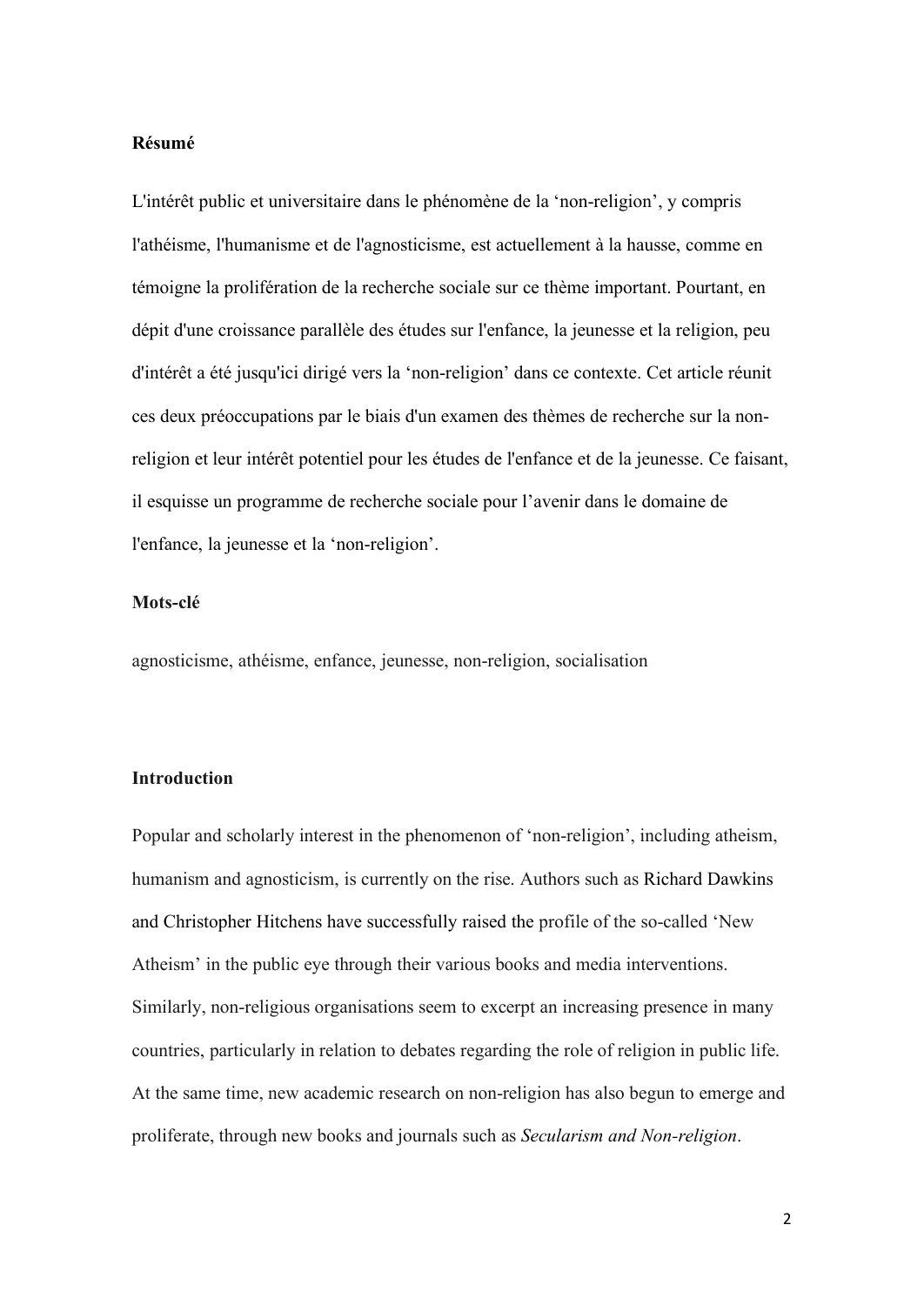In somewhat separate developments, academic interest in childhood, youth and religion has now begun to gather pace, contributing to a growing body of interdisciplinary research (Hemming and Madge, 2012). Insights from the sociology of childhood and critical youth studies have contributed to an emerging perspective that acknowledges the constructed and contested nature of 'childhood' and 'youth'. This perspective views children and young people as active religious and spiritual agents, playing a role in shaping and negotiating their religious identities, and with views and experiences of religion that are worthy of attention (Strhan et al., forthcoming). Yet despite these developments, the topic of non-religion has not been a primary theme of this literature, with only a handful of studies published to date.

In this article, I bring together these two concerns through a review of social research on non-religion and its potential relevance for childhood and youth studies. I begin by outlining the concept of non-religion, its relationship with secularisation and its global significance, followed by a summary of contemporary approaches to the study of childhood and youth. In the remainder of the article, I explore a range of research themes relating to non-religion and consider the place of children and young people in these debates. In so doing, I map out a social research agenda for the future study of non-religion from a child- and youth-centred perspective.

#### **Secularisation and Non-Religion**

The sociological study of religion has long taken the secularisation thesis as a central point of reference. According to this theory, the significance of religion for society is deemed to diminish in a number of ways: the decline of individual religious beliefs and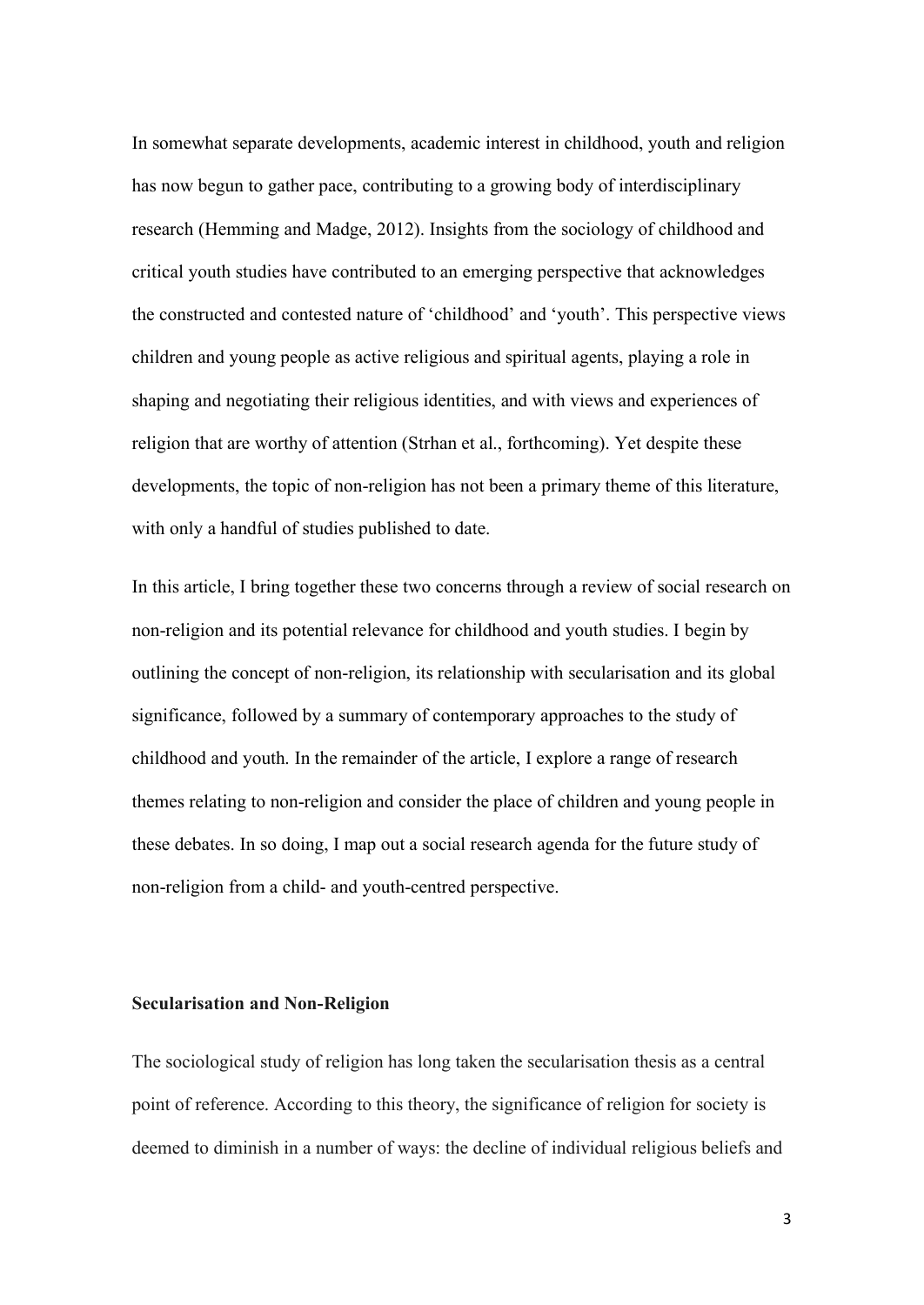practices, the increasing confinement of religion to the private sphere, and the growing differentiation between religious and other social systems, functions and services (Dobbelaere, 2002). Lee (2015) argues that this theoretical legacy has led to a view of 'the secular' as inherently insubstantial, with a focus on the extent to which populations and societies move away from religion, rather than what they might be moving towards. Even those accounts that acknowledge a substantive element, such as a 'neutral' secular that exists as a political strategy to manage religious diversity (e.g. Asad, 2003) or an aggressively anti-religious secular that unfairly burdens religious citizens (e.g. Casanova, 2006), are often unsuccessful in fully clarifying what the secular might actually entail and hence do not treat it as an equal counterpart to religion.

As a response to this issue, Lee (2015) proposes a distinction between the terms 'secular', and 'non-religion'. Whilst 'secular' refers to 'phenomena – objects, spaces, people and practices – for which religion is no more than a secondary concern, reference point, or authority' (p. 39), 'non-religion' has a quite different meaning, as illustrated by the following definition:

'[Non-religion] is used to indicate not the absence of something (religion), but the presence of something (else), characterized, at least in the first place, by its relation to religion but nevertheless distinct from it. Non-religion is therefore any phenomenon – position, perspective or practice – that is primarily understood in relation to religion but which is not in itself considered to be religious. Alternatively expressed, non-religion is a phenomenon understood in contradistinction to religion' (Lee, 2015: 32).

The advantage of this definition of 'non-religion' is that, unlike 'the secular', it refers to a positive and substantive set of phenomena that can be investigated empirically. It is also broad enough to encompass a range of positions, including oppositional stances to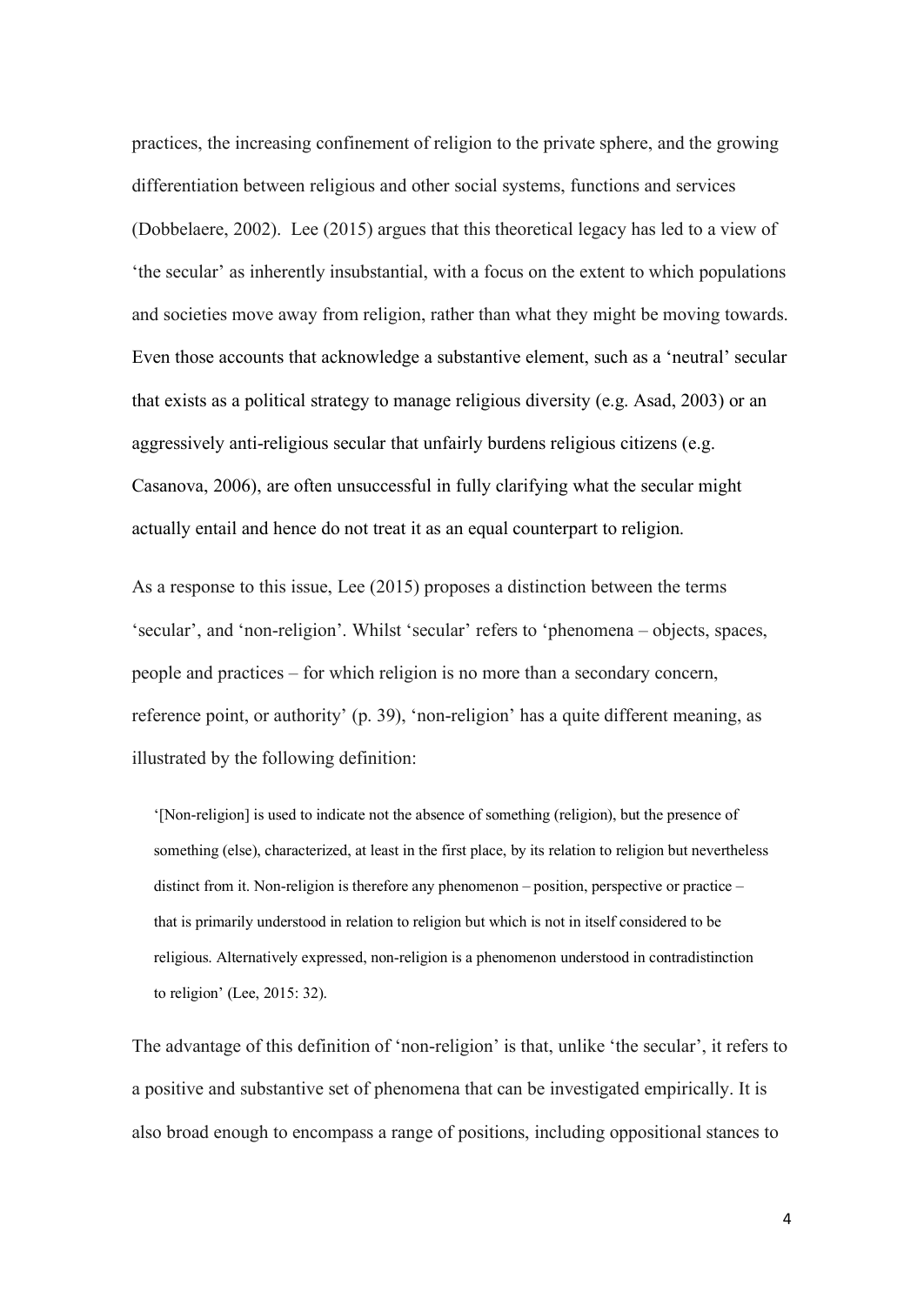religion, indifference to religion and the absence of belief in God, but is distinct from concepts such as 'alternative' spirituality. Distinguishing 'non-religion' and 'the secular' in this way leaves unknown the complex relationship between them, because a 'secular society' might encompass various levels of religion and non-religion.

A key feature of Lee's (2015) account of non-religion is its relational nature. In the same way as 'the religious' and 'the secular' (e.g. see Martin and Catto, 2012), the concepts of 'religion' and 'non-religion' cannot be viewed as independent from one another, existing as mutually constituted categories with fluid boundaries. As Sjöborg (2013: 194) points out in a methodological account of research on religion with Swedish youth, 'when [participants] define themselves as non-religious, it is also clear how their image of majority religion constitutes their framework and point of reference from which they mark their independence'. As with religion, what constitutes non-religion for any individual or group will therefore be highly contingent on the particular social, cultural and geographical context within which they are located.

The above discussion also highlights one of the limitations of Lee's (2015) definition. Whilst non-religion might include a range of aspects, including identities, beliefs and worldviews, practices, material and embodied forms, and communities and organisations, there is a conspicuous lack of knowledge about the nature and particularities of these aspects in any given context. It remains difficult to provide a definitive account of what non-religion actually *is* and thus provide a clear focus for empirical enquiry. Future research is certain to begin grappling with such questions but in the meantime, Cheruvallil-Contractor et al. (2013) argue that participant selfdefinition currently provides the most practical, if imperfect, solution for identifying non-religion as an object of empirical enquiry.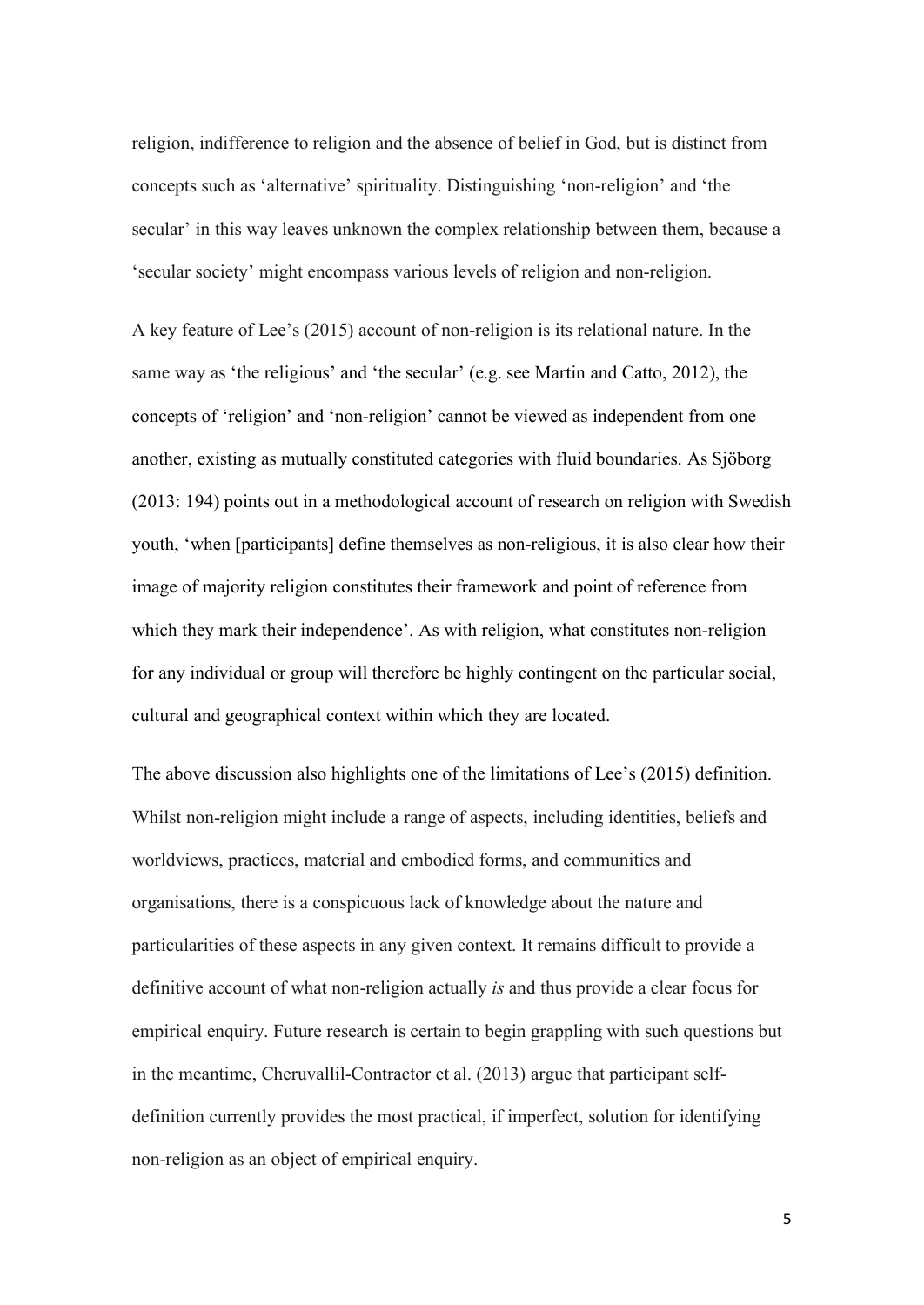A number of scholars have pointed to the well-documented lack of existing social research on non-religion (e.g. Bullivant, 2008; Tomlins and Beaman, 2015), despite the existence of 'early pioneers', such as Campbell (1972). This situation may well be a consequence of the 'insubstantial secular' as discussed earlier, but is deeply problematic because it threatens to limit understanding of both non-religion and religion, as well as fail to engage with recent popular and media interest in non-religious movements (Bainbridge, 2005). It is a particular issue when considering the recent rise in the numbers of people identifying as non-religious in many Western contexts over the last few decades (Zimmerman et al., 2015).

Zuckerman (2007) estimates that there are between 500-750 million people worldwide who do not believe in God. However, Tomlins and Beaman (2015: 2) report a range of different estimates, ranging from 10% of the world's population as non-religious (US CIA), 23% as non-religious (Gallup International), and 16% or 1.1 billion as nonreligious (Pew Research). There are clear differences between countries, with Japan, Czech Republic and South Korea frequently featuring in 'top 10' lists of nations with the largest number of non-believers (Zuckerman, 2007), highlighting the presence of distinctive national (non-)religious cultures. Numbers also vary for individual countries, such as the UK, where Zuckerman (2007) estimated that 31-44% of people were atheist, agnostic or non-believers based on social survey data – a figure much higher than the 25% that ticked 'no religion' in the 2011 census. Whatever the actual numbers, it is clear that non-religious people make up a substantial proportion of populations around the world and hence deserve serious attention.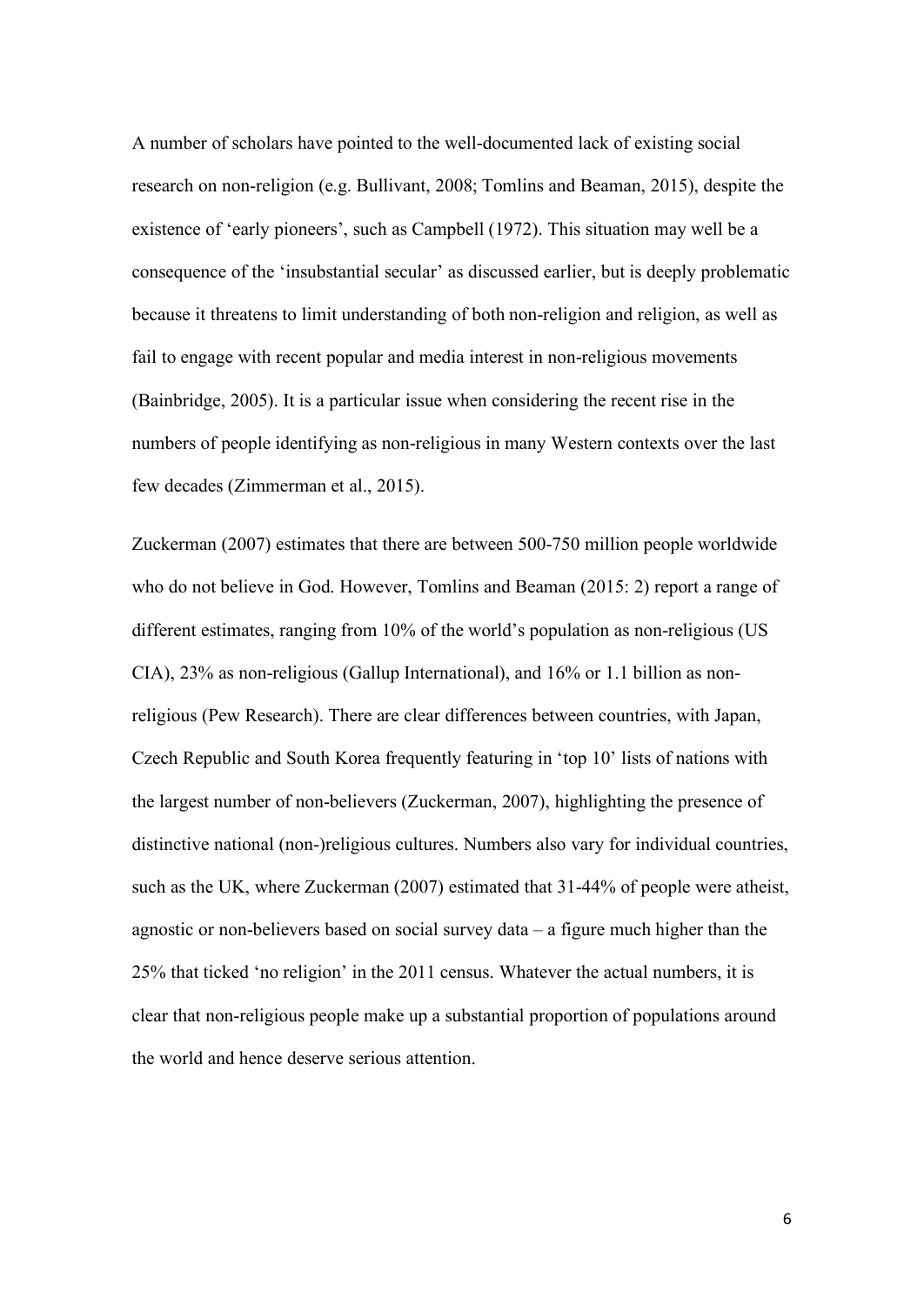#### **Childhood and Youth Studies**

The lack of research interest in a major population group as outlined above, parallels the status of children and young people in sociology prior to the 1990s. Before that period, the sociological study of childhood and youth tended to be subsumed within research on education or the family, with a focus on socialisation and the young individual as an adult in the making rather than an existing member of society. Scholarly concern with children and young people as individuals was generally left to developmental psychology, which emphasised 'natural' biological and cognitive progress towards accepted norms of physical and mental competency (James et al., 1998). It was only when researchers started to question this lack of interest that new approaches to the study of childhood and youth began to be developed.

Contemporary childhood and youth studies now draws on a range of influences, including the 'new' sociology of childhood, critical youth studies and the 1989 United Nations Convention on the Rights of the Child (UNCRC). The categories of 'childhood' and 'youth' are viewed more critically, as social constructs with meanings that vary through time and across space. Childhood and youth are taken as independent variables of analysis, intersecting with other axes of social difference, rather than subsumed within units such as the family. Children's and young people's relationships, cultures and everyday lives are seen as worthy of attention in ways that they previously were not. Most importantly, children and young people are recognised as active social agents, shaping and negotiating their own social worlds (Prout and James, 2014).

Consequently, researchers have become much more interested in the views and experiences of children and young people, leading to a burgeoning literature on a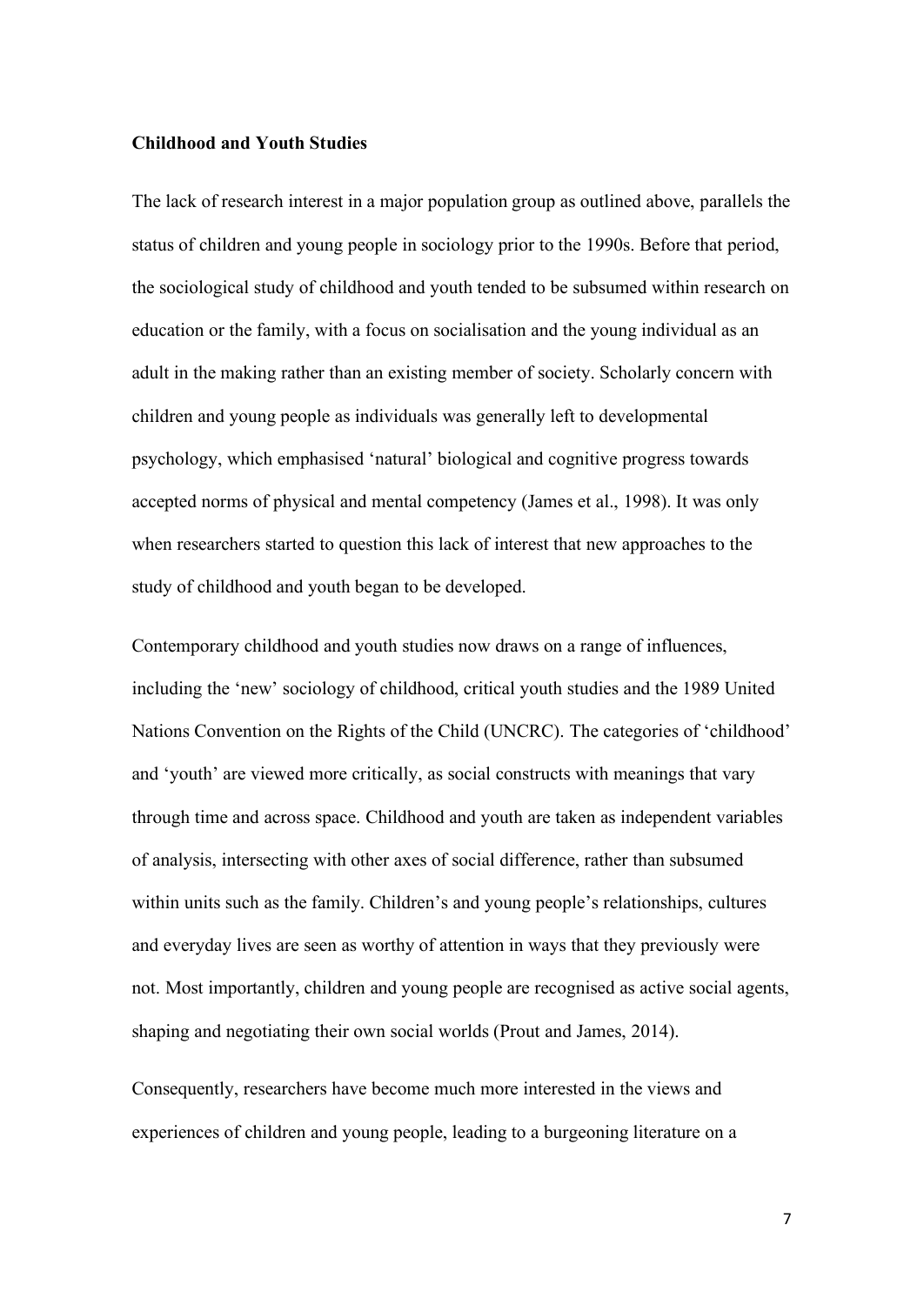diverse range of topics. This expansion in research has provided impetus for the development of 'child-' and 'youth-friendly' research methodologies that aim to increase opportunities for children and young people's voices and perspectives to be heard (e.g. see Clark et al., 2014). Creative, visual and participatory methodologies have proved popular in this regard, involving activities such as art, craft, drama and photography. In many cases, these techniques are viewed as a more appropriate way to engage children and young people in research than some other more traditional methods that may be experienced as less accessible (Punch, 2002).

Despite the growth of child- and youth-centred scholarship, the field has only recently begun to engage with religion as a serious focus for research. Previous work on childhood, youth and religion had existed in a somewhat fragmented form across disciplines such as sociology, psychology, education, theology and religious studies, but often failed to engage critically with constructions of childhood and youth or to take seriously young views, experiences and everyday lives (Strhan at al., forthcoming). Instead, children tended to appear 'primarily as reflections of adult concerns about the present or as projections of adult concerns for the future' (Ridgely, 2011: 1). This is now starting to change, with an emerging body of work on childhood, youth and religion, influenced by the new paradigm of childhood and youth studies. The issue of non-religion has, however, remained largely unexplored, perhaps unsurprisingly given that social research on non-religion in general is also still in an emergent phase.

Whilst there is increasing agreement in the research community on the need for more work on childhood, youth and non-religion, there has been little discussion to date on the form or focus this might take. In the remainder of this article, I review some of the existing literature on non-religion, identifying potential avenues of future research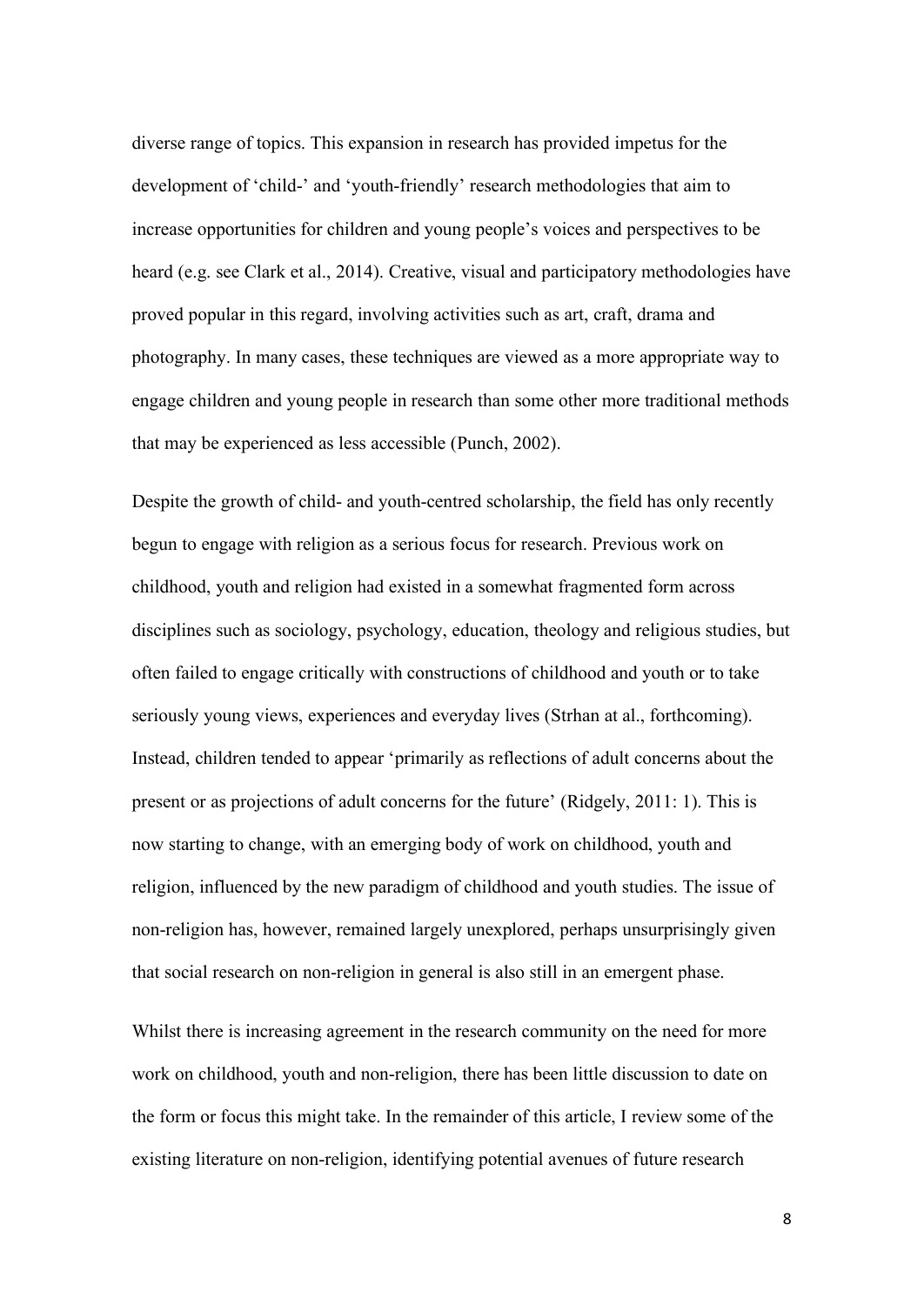pertaining to childhood and youth. I consider a number of themes, including nonreligious identities, non-religious beliefs, practices and communities, becoming nonreligious, and discrimination and exclusion. Due to the limited space available, the studies featured are necessarily illustrative rather than exhaustive, chosen primarily to highlight some of the main themes present in the literature and to outline the potential for a child- and youth-centred approach to these debates. This approach is developed throughout the various sections, before being summarised in the conclusion.

For the purposes of this article, 'childhood' follows the 1989 UNCRC definition in referring to persons aged 0-17 and 'young people' (youth) generally refers to the age range used by the UN for statistical purposes encompassing persons aged 15-24.

#### **Non-Religious Identities**

According to Tomlins and Beauman (2015: 1), 'religious nones come in many varieties: they may self-identify as agnostic, atheist, agnostic-atheist, apathetic, anti-theist, bright, freethinker, humanist, irreligious, materialist, naturalist, rationalist, sceptic, secularist, a mix of these descriptors, or something else altogether'. Due to a lack of consensus over terms used to describe 'non-religion' in the research literature, scholars often attribute their own labels to reflect various types. For example, Martin (2007: 1) refers to 'negative atheists' (a lack of belief in God) and 'positive atheists' (rejecting belief in God), whilst Lee (2015) labels these positions as 'non-theism' and 'atheism' respectively. This lack of consistency is one of the reasons why it can be so difficult to measure levels of non-religiosity quantitatively at the national or international scale (Zuckerman, 2007).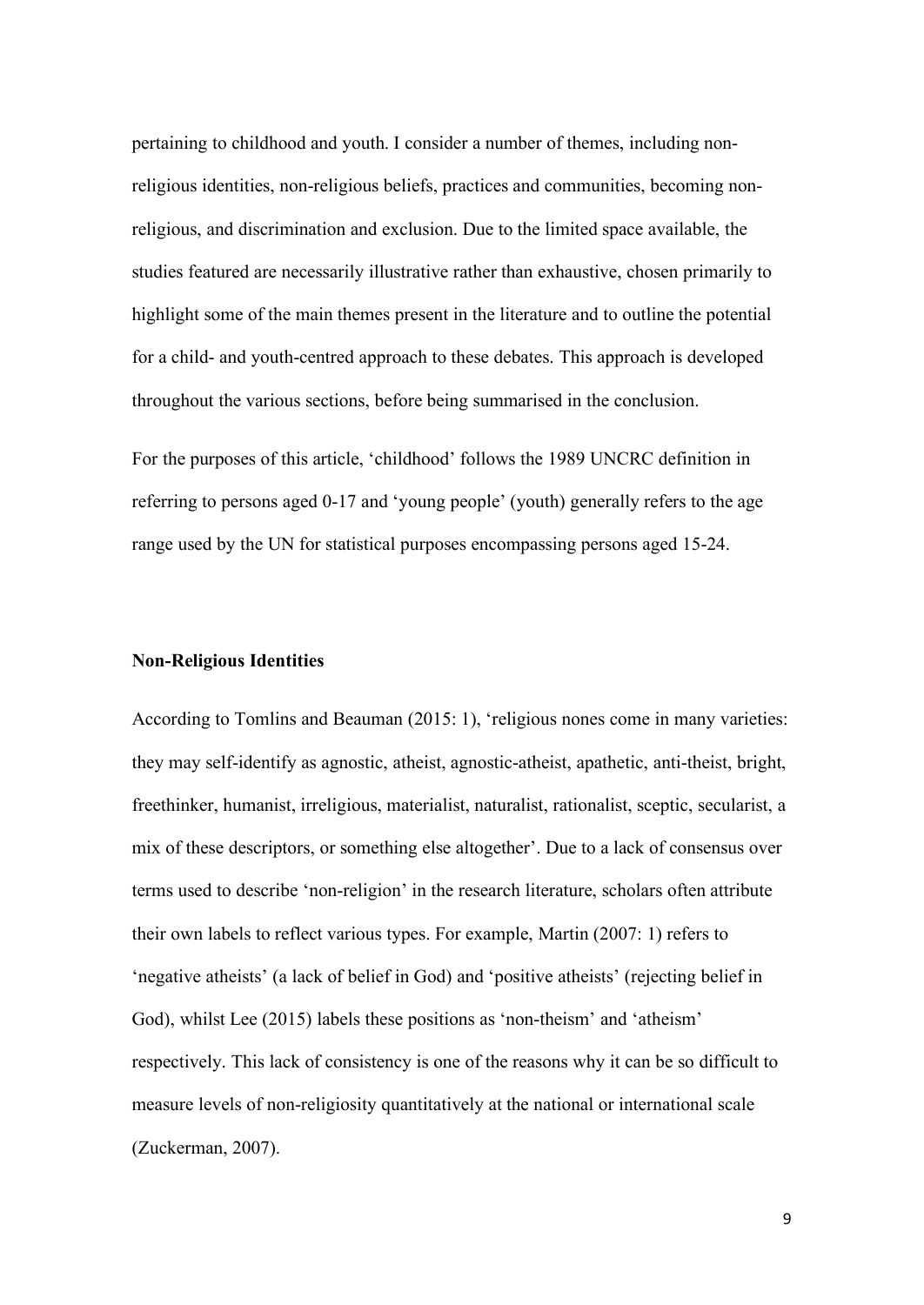Inconsistency in labelling is highlighted in large-scale studies on young people and religion, with different non-religious categories and age groups used in different studies, making it difficult to draw meaningful comparisons. For example, Mason et al. (2007) found that 28% of Australian young people aged 13-24 could be defined as 'secular', a group made up of 36% 'non-religious', 14% 'ex-religious' and 50% 'undecided'. Making use of a different set of labels, Smith and Denton (2005) reported that 16% of young people aged 13-17 in their US sample were 'not religious' and of this subsample, 54% were 'non-religious', 8% were 'agnostic', 9% were 'culturally religious' and 21% did not prescribe to a particular label.

It can also be challenging to know exactly what respondents mean when they tick boxes such as 'no religion' because the concept is fluid, contested and heavily influenced by context. Cragun et al. (2012) show that not everyone who identifies as 'no religion' maintains an atheist position. Researchers have found that respondents both young and old understand such terms in very different ways, and will happily select multiple and seemingly conflicting labels such as 'Christian' with 'atheist' (Bullivant, 2008; Cotter, 2015). Smith and Denton (2005) found that 52% of young people who identified as 'not religious' believed in God, 24% prayed alone a few times a week or more, and 7% read the Bible a few times a week or more. Similarly, in the Mason et al. (2007) study, 49% of the full sample reported that they either did not believe in God (17%) or were unsure (32%), mapping unevenly onto the 28% categorised as 'secular'.

One way of addressing these problems is to improve the sophistication of survey techniques and work towards a more consistent application of categories and age phases across different contexts. For example, Sjöborg (2013) points out that surveys on young people and religion often use nominal variables to record religious affiliation, with a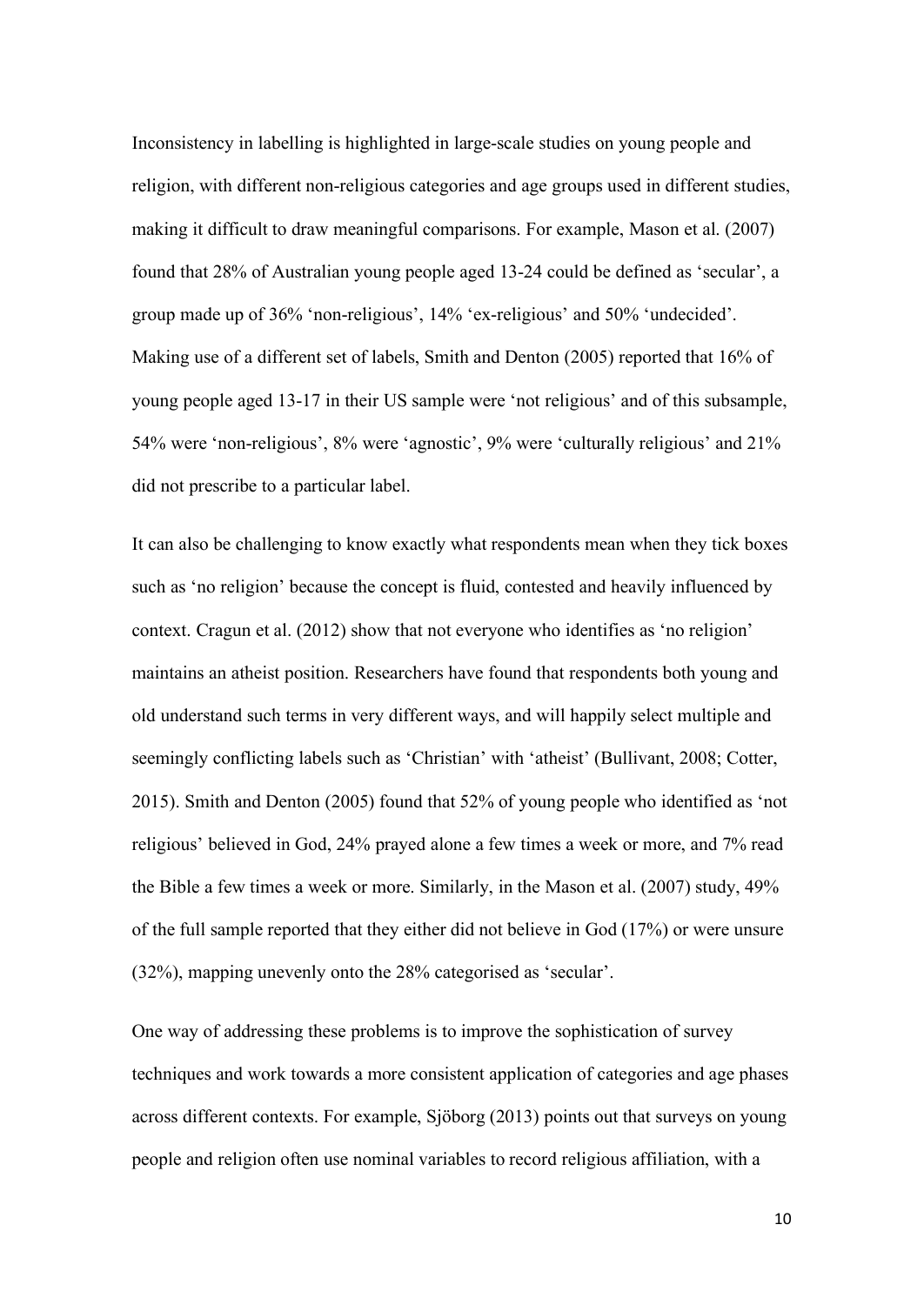choice between 'Christian, 'Muslim', 'No Religion' and so on. In contrast, he used an ordinal scale in research with Swedes aged 16-24, asking participants to indicate 'to which extent do you see yourself as belonging to...' a full list of religious affiliations, by selecting from 'completely' to 'not at all' (Sjöborg, 2013:194–195). This approach provided for more nuanced answers, acknowledging the fluid boundaries between religion and non-religion. Adaptations to traditional ways of conducting quantitative research can therefore prove successful in ascertaining the views of young people in this regard, providing participants are old enough to successfully comprehend and engage with survey instruments.

Child- and youth-centred research has, however, often favoured qualitative approaches such as ethnography for their ability to access young perspectives in much more depth and complexity, and for age groups where questionnaires are less appropriate. Such approaches can be well placed to unpick the meanings behind non-religious labels that children and young people attribute to themselves. For example, Wallis (2014) set out to investigate reasons why young people aged 14-15 in the UK chose to identify as 'no religion'. He found that religion had little significance for many of his participants because it was closely equated with belief, something that was not viewed as credible compared with knowledge derived from scientific evidence. There was an assumption that in order to identify as 'religious', individuals were required to accept every belief from a particular tradition, when this could limit freedom, choice, autonomy and authenticity. Participants also separated out morality from religion, arguing that although they supported many religious morals, they did not *believe* in the religion itself. This meant that even if they believed in God or prayed occasionally, this could still be a reason to tick 'no religion' in a survey.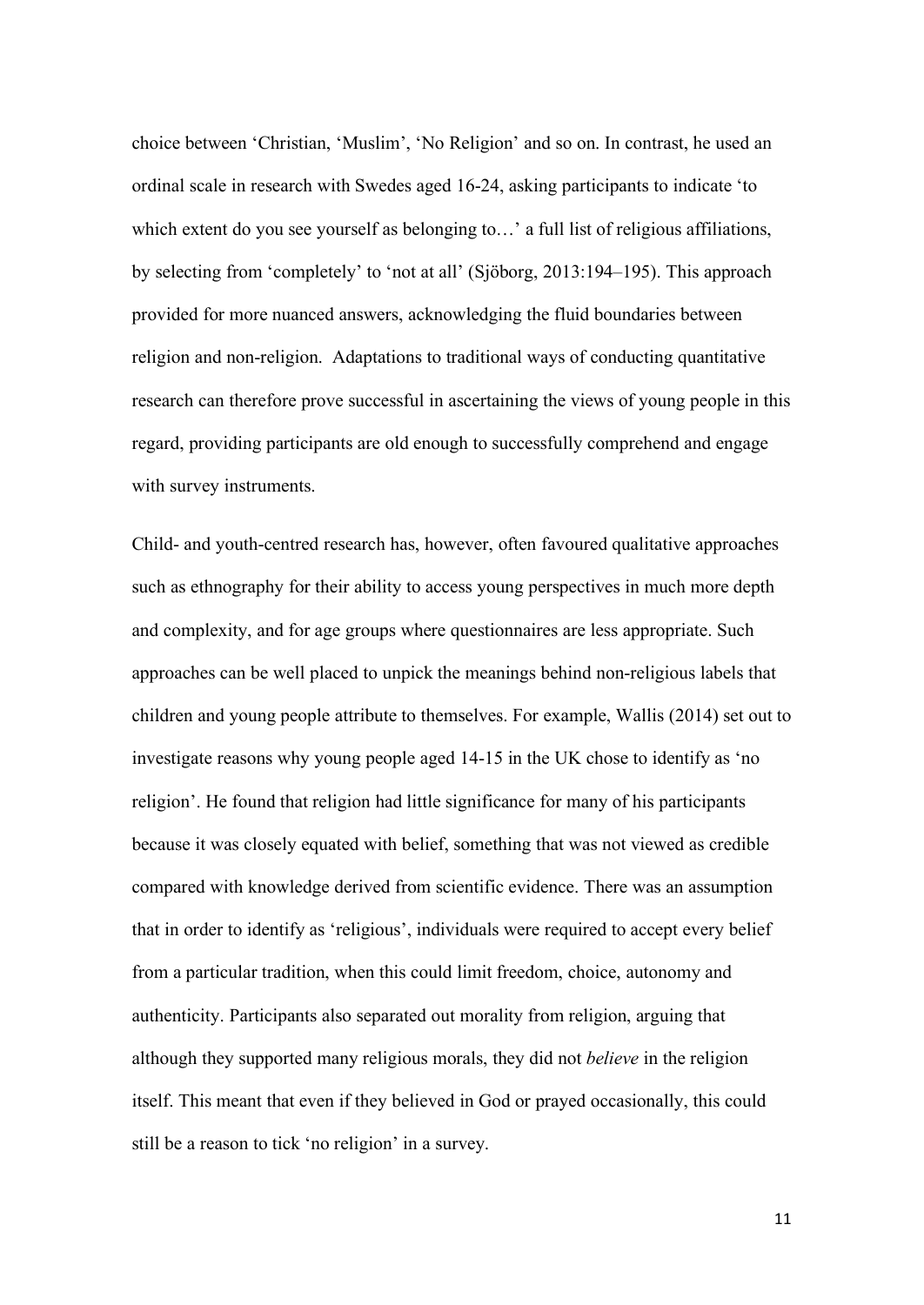A child- and youth-centred approach to the study of non-religion would also acknowledge that not all children and young people are the same. The 'new' sociology of childhood has emphasised the existence of multiple childhoods, structured through attributes like class, gender and ethnicity. As such, attention must be paid to the ways that young non-religious identities are shaped by, and intersect with, other social differences. Research with adults has often shown particular demographic tendencies for non-religious populations e.g. white, young, highly educated, affluent, politically liberal and single, although this may vary by national context (Beit-Hallahmi, 2007; Cragun, 2015). The non-religious are also more likely to be found in specific geographical areas or locales (e.g. see Voas and McAndrew, 2012).

In the case of large-scale studies on young people and religion, Smith and Denton (2005) report that non-religious teenagers in the US are more likely to be male, white, older teens, with parents with low levels of religiosity and fewer close friends involved in religious groups. Ziebertz and Kay (2006) also found that the number of males aged 16-18 in the UK was 8% below that of females for identifying as a religious believer and 14% below for engaging in private prayer. In contrast, Madge and Hemming (in review) found no significant difference by gender between those who did and did not identify as non-religious, in their sample of 13-18 year olds in multi-faith English localities. However, there were marked differences in terms of ethnicity and place of birth, with non-religious participants more likely to be white and have mothers born in the UK.

As the above findings indicate, the main reference point for previous studies has tended to be religion, meaning that non-religious identities typically receive less attention than their religious equivalents. There is potential for much more in-depth exploration, both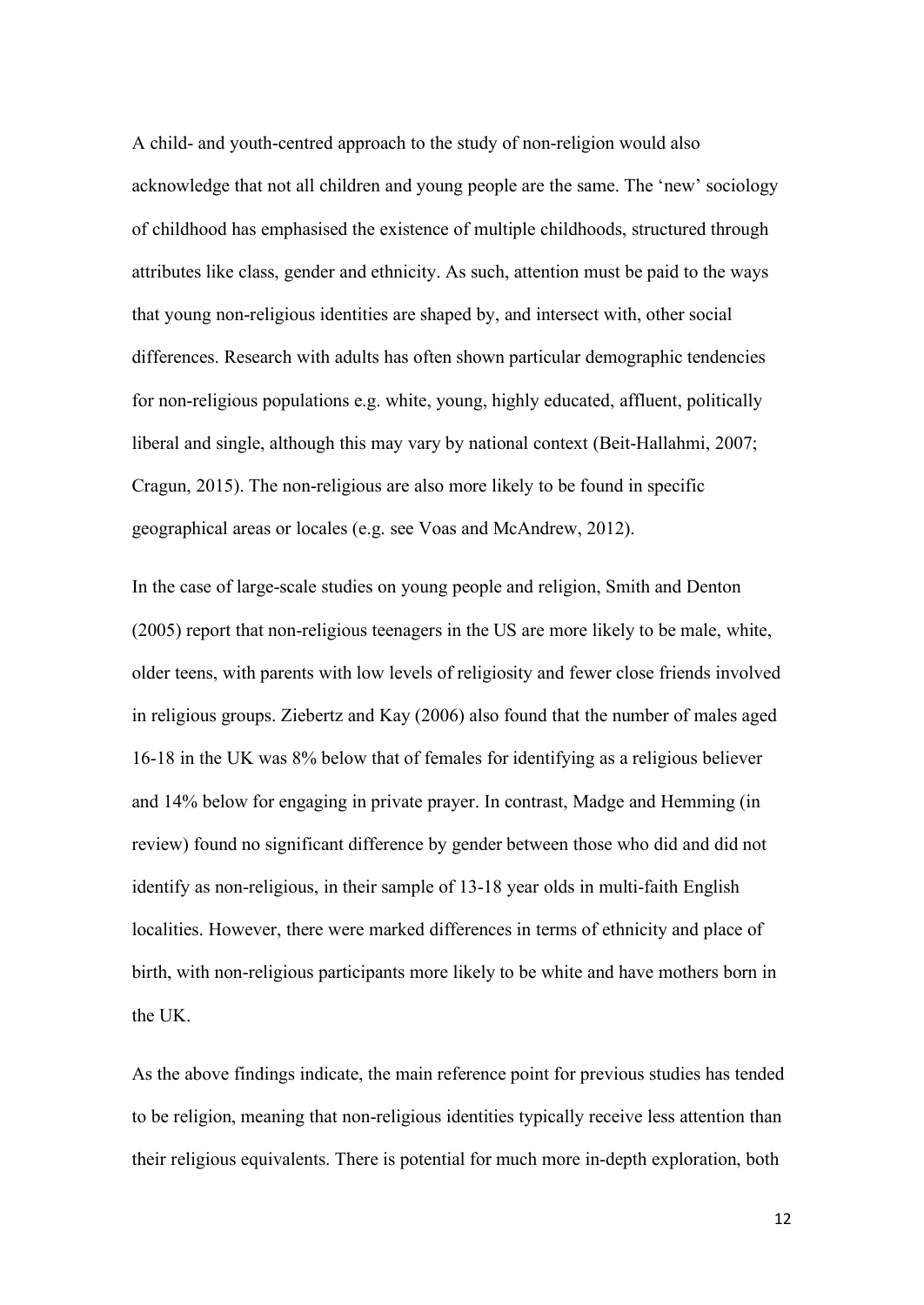quantitatively and qualitatively, of children's and young people's non-religious identities and their intersection with other social differences across a range of contexts. This may help to reveal answers to the 'why' and 'how', as well as the 'what' questions. Care must be taken, however, to approach categories such as class and ethnicity through a critical lens, acknowledging that these are also social constructions in the same way as 'childhood' and 'youth'.

#### **Beliefs, Practices and Communities**

Whilst non-religion is often characterised as a lack of belief, a number of scholars have drawn on empirical research to develop typologies of non-religious worldviews (Lee, 2015; Manning, 2010). For example, Cotter (2015) presents five 'significant narratives' including *naturalistic* (science, knowledge)*, humanistic* (human values, rights, freedoms)*, spiritual* (non-material*,* meditation, experiential), *familial* (family, relationships) and *philosophical* (questioning, reflexivity). Non-religious positions can thus involve the embracing of substantive beliefs rather than just the rejection of religious ones. Such observations present challenges for large-scale studies with young people that have focused primarily on religious or spiritual beliefs, hence revealing what non-religious youth do *not* believe, rather than what they substantively *do* believe.

Bullivant (2015) explores this issue of substantive belief through an ethnographic study of a summer camp for non-religious families in Montana, US called 'Camp Quest'. Central to the event is the idea that children can be encouraged to develop an affirmative set of beliefs without recourse to religion, hence challenging the widespread assumption that non-religious people do not hold any beliefs. Parents at the camp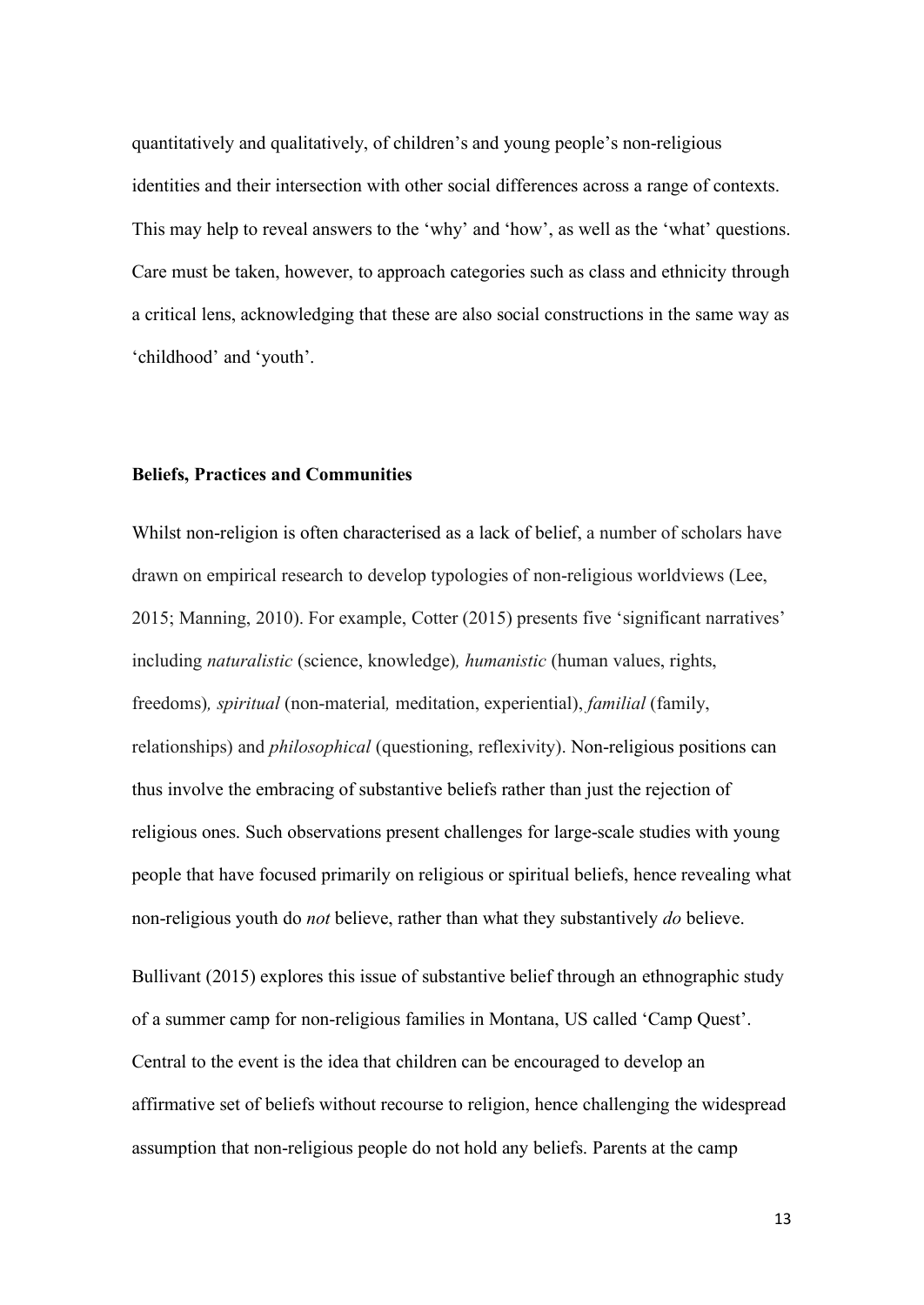wanted their children to be able to explain to others what they *did* believe and not just what they rejected. These included ideas about science, the value of humanity, respect for nature and the environment, freedom of speech and conscience, and the importance of life in the here and now. Whilst this study is an excellent example of research that takes the issue of non-religious belief seriously, a child- and youth-centred approach would also need to ensure the inclusion of young voices to explore children's own developing non-religious perspectives and how they compared to adults'.

Although non-religiosity is often presented as solely intellectual, drawing on discourses of science and rationalism, Catto and Eccles (2013: 41) argue that '(non)belief […] is formed and performed through relationships, bound up with emotions, and shaped by social and cultural structures'. The young British atheists and humanists (aged 16-26) in their study all talked positively about their beliefs rather than merely a disbelief of God. They reacted strongly against stereotypes of them as amoral, espousing values of freedom and equality, and expressing a strong affinity with science and evidence. Encounters with explicitly religious people had often reinforced their own belief positions, highlighting the relational nature of non-religious identities.

The more-than-intellectual aspects of non-religious belief are often most visible when fundamental ethical or value positions are challenged by religious others (e.g. see Knott 2013 on the 'secular sacred'). For young participants in a range of contexts (e.g. Cotter, 2015; Mumford, 2015), opposition to religion arose in situations where they perceived a clash between their own 'sacred' values or beliefs (e.g. on human rights, equality and freedom) and particular religious practices and ideologies (e.g. on abortion, homosexuality, infant circumcision and contraception). Whilst many studies on religion and youth have provided a useful framework for understanding the general values and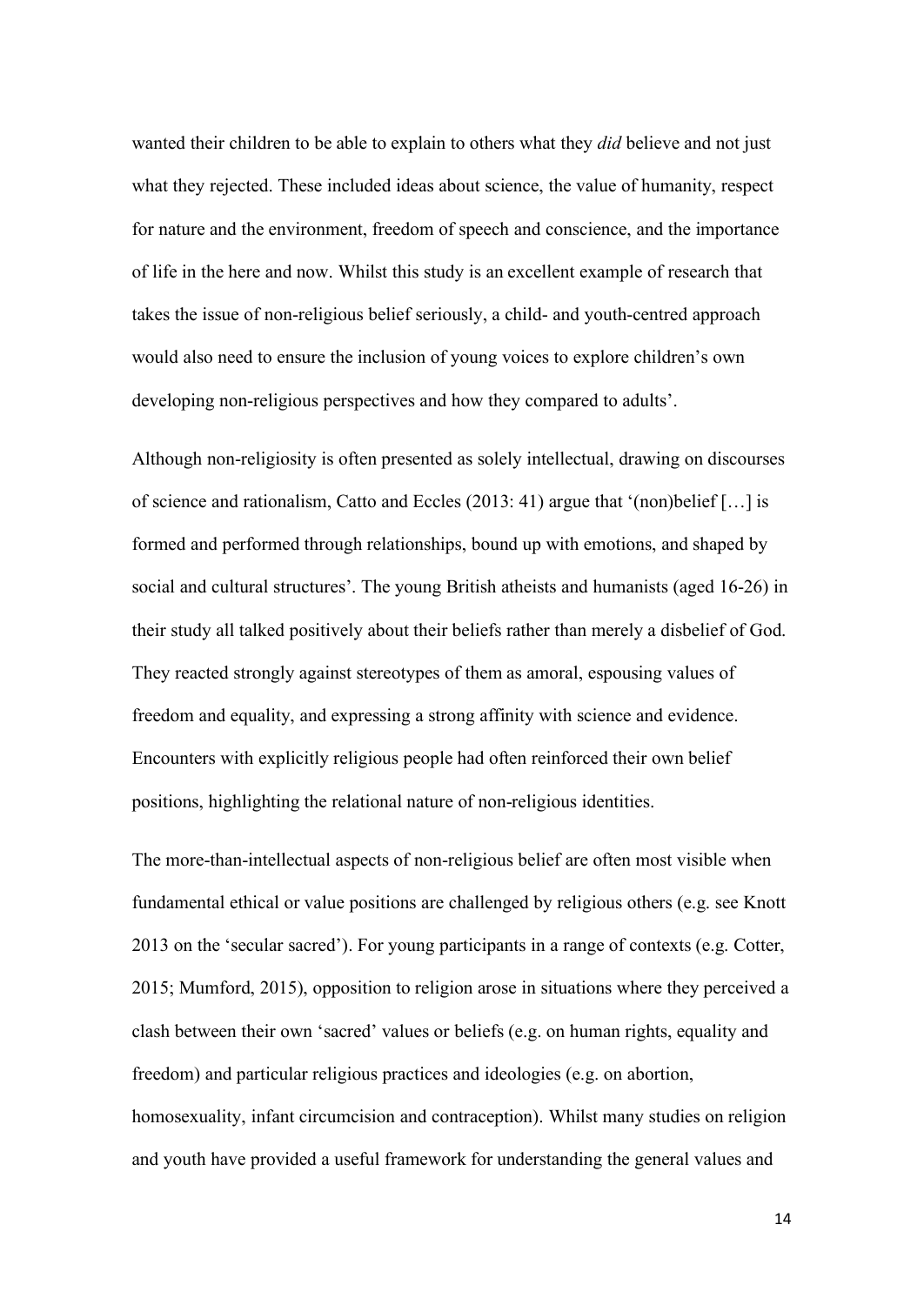outlooks of the younger generation (e.g. Savage et al., 2006), further research is required to establish a more in-depth profile of the 'secular sacred' beliefs of nonreligious children and young people in different cultural contexts.

Research on religion typically considers belief and practice alongside one another, but this is less frequently the case for non-religion. However, Cimino and Smith (2015) point to the recent growth of so-called secularist rituals, encompassing a range of diverse practices and events. These include non-religious meetings involving talks focused on morality, music, mediation and the therapeutic sharing of experiences and emotions (e.g. Sunday Assembly, secularist churches). Other types of non-religious rituals include holidays (e.g. festivals of light, Darwin Day), rites of passage (e.g. weddings, funerals with trained celebrants) and political rallies, gatherings and events. Cimino and Smith (2015) argue that many of these non-religious rituals share commonalities with their religious equivalents, constituting certain non-religious forms of spirituality, the promotion of non-religious ethics and the embodied constitution of community and collective identity. Investigating children's and young people's roles in, and experiences of, such practices could offer important new perspectives on nonreligion, as has been the case with religious equivalents (e.g. see Ridgely, 2006).

Participation in rituals often involves membership of a collectivity and a number of studies have looked more closely at the significance of community and belonging for the non-religious. Tomlins (2015) conducted research with a student atheist society in Ottawa, Canada, in order to investigate why students aged 19-30 had joined the group and what it meant to them. Rather than referring explicitly to social support, protection from discrimination, or political activism, participants most frequently expressed the desire to be around like-minded people as the main reason for their membership,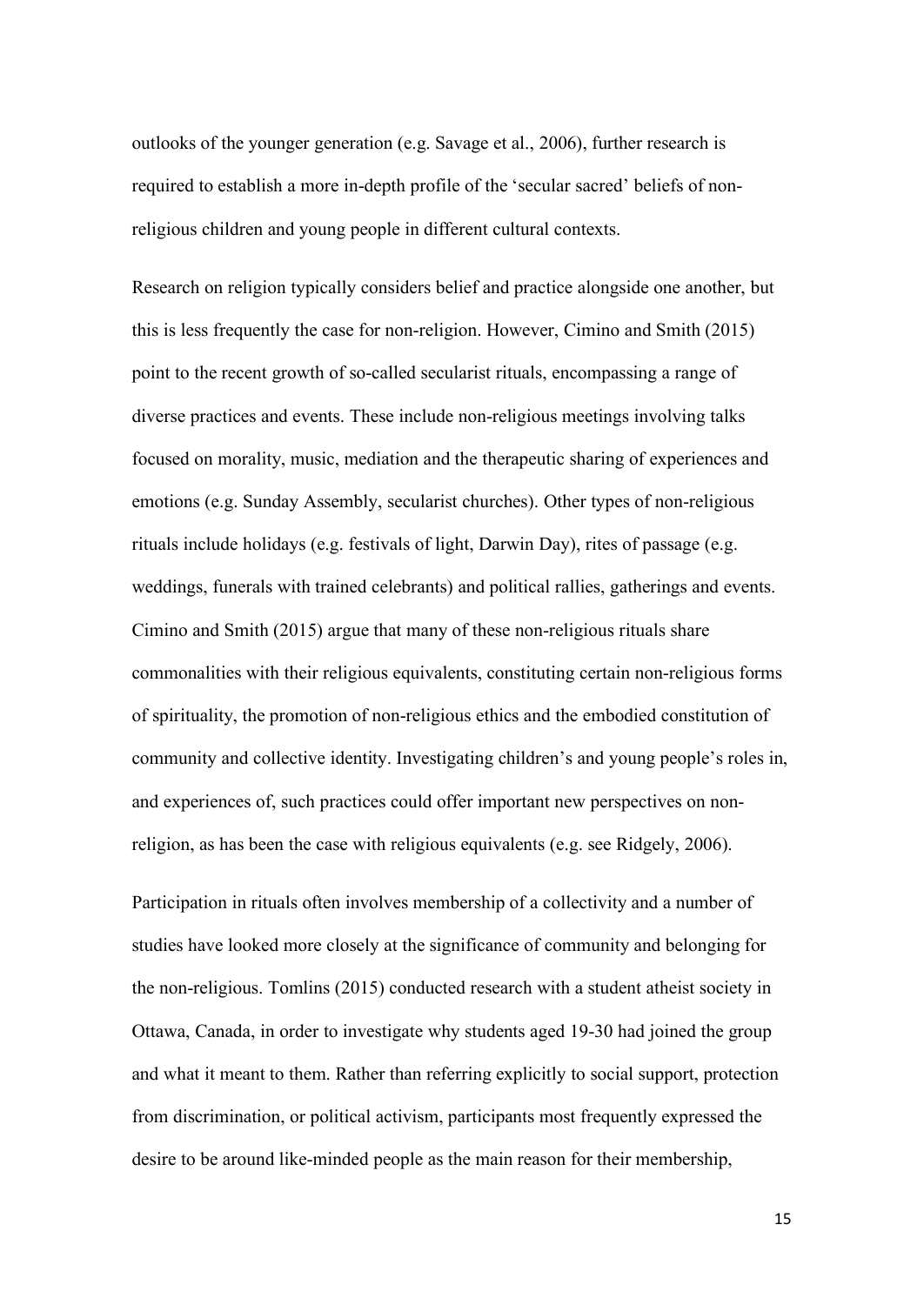allowing them to discuss issues freely or joke about religion without risking offence. However, little is yet known about the roles and experiences of younger teenagers and children in non-religious organisations.

For many of the British adults in Lee's (2015) study, non-religion was a more latent aspect of their lives than might be the case for members of an atheist society, with solidarities reflected through weaker networks, ties and informal relationships. In such situations, various types of media can prove important for affirming and legitimising individuals' non-religious identities as well as connecting them to others. Online interaction was viewed as important by the adult members of US atheist and secularist organisations in Cimino and Smith's (2011) research, including use of atheist websites, blogs, email, chat rooms and forums. Texts by writers such as Richard Dawkins were also often highly valued and played a role in mobilising individuals to engage with nonreligious political movements and activism.

Catto and Eccles (2013) found that although only a minority of their young participants had been involved with non-religious organisations offline, many had actively engaged with non-religion through online resources such as websites or videos, and popular media, such as atheist writers and comedians. This is an area that could benefit from further research using techniques such as netnography (online ethnography), particularly in the context of current academic interest in digital societies and children's and young people's use of technology.

#### **Becoming Non-Religious**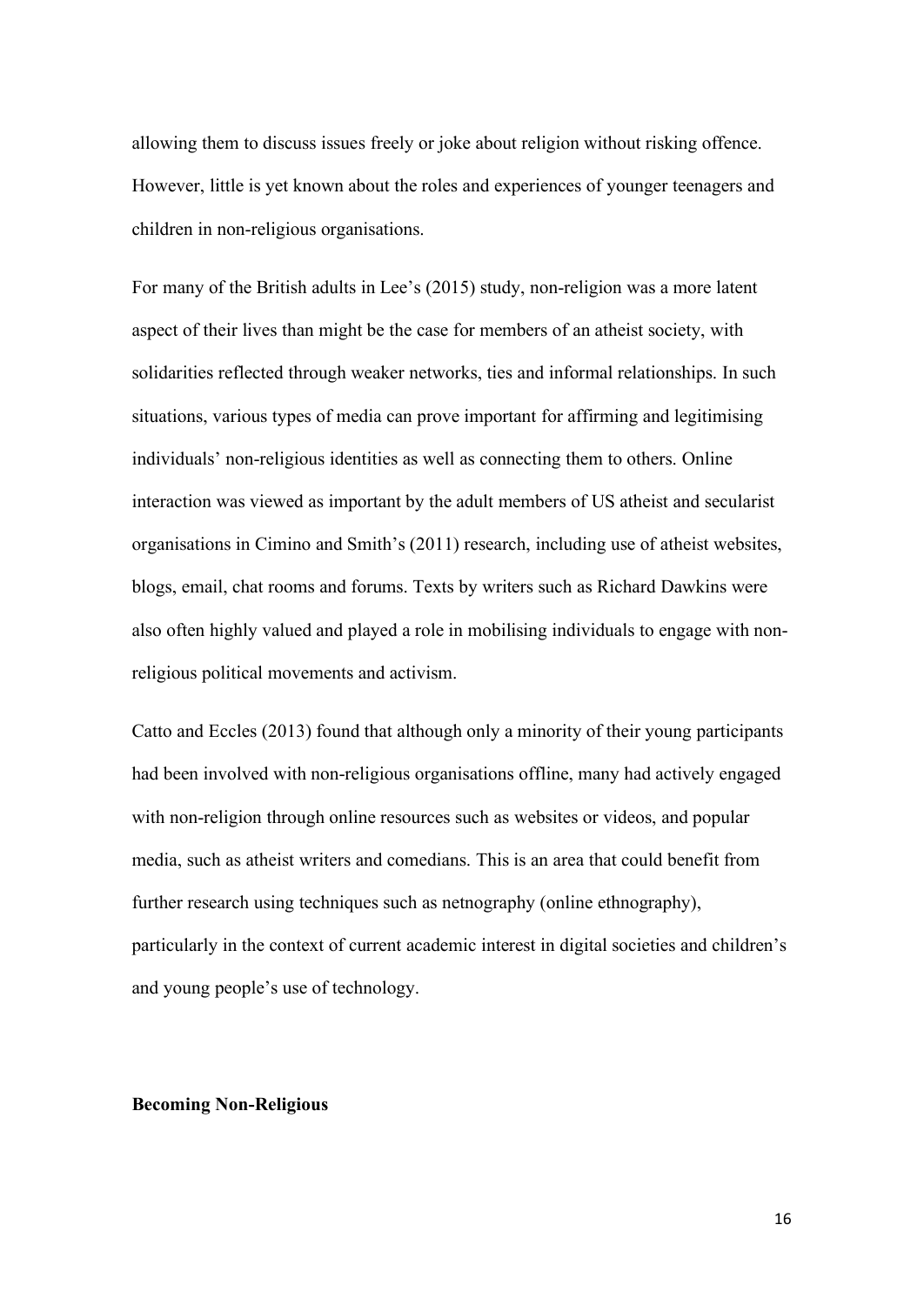Children and young people embracing a non-religious identity may arrive at this position from a number of different routes, depending on their particular social and family circumstances. With both religious and non-religious communities present in many countries, some children will be socialised into a non-religious perspective by their parents, whereas others will make the decision to change their affiliation from religious to non-religious at a certain point in their life trajectory.

Previous research with adults identifying as non-religious has often assumed the latter route, typically outlining key stages by which individuals construct and develop such a position. Smith (2011), for example, presents four stages of atheist identity development: 'the ubiquity of theism', 'questioning theism', 'rejecting theism', and 'coming out as atheist'. However, these stages were developed from data collected in the highly religious context of Colorado in the US and hence participants were very likely to have been socialised into a religious family rather than a non-religious one. In contrast, LeDrew (2013) presents a range of different paths that could be taken to atheism, drawing on qualitative research with adults in Canada. Five possible trajectories are illustrated in Figure 1, but are intended to illuminate the complex, fluid and heterogeneous nature of atheist identity construction, rather than represent all possible trajectories. The diagram recognises that individuals may come to atheism from either religious or non-religious socialisation through a variety of routes.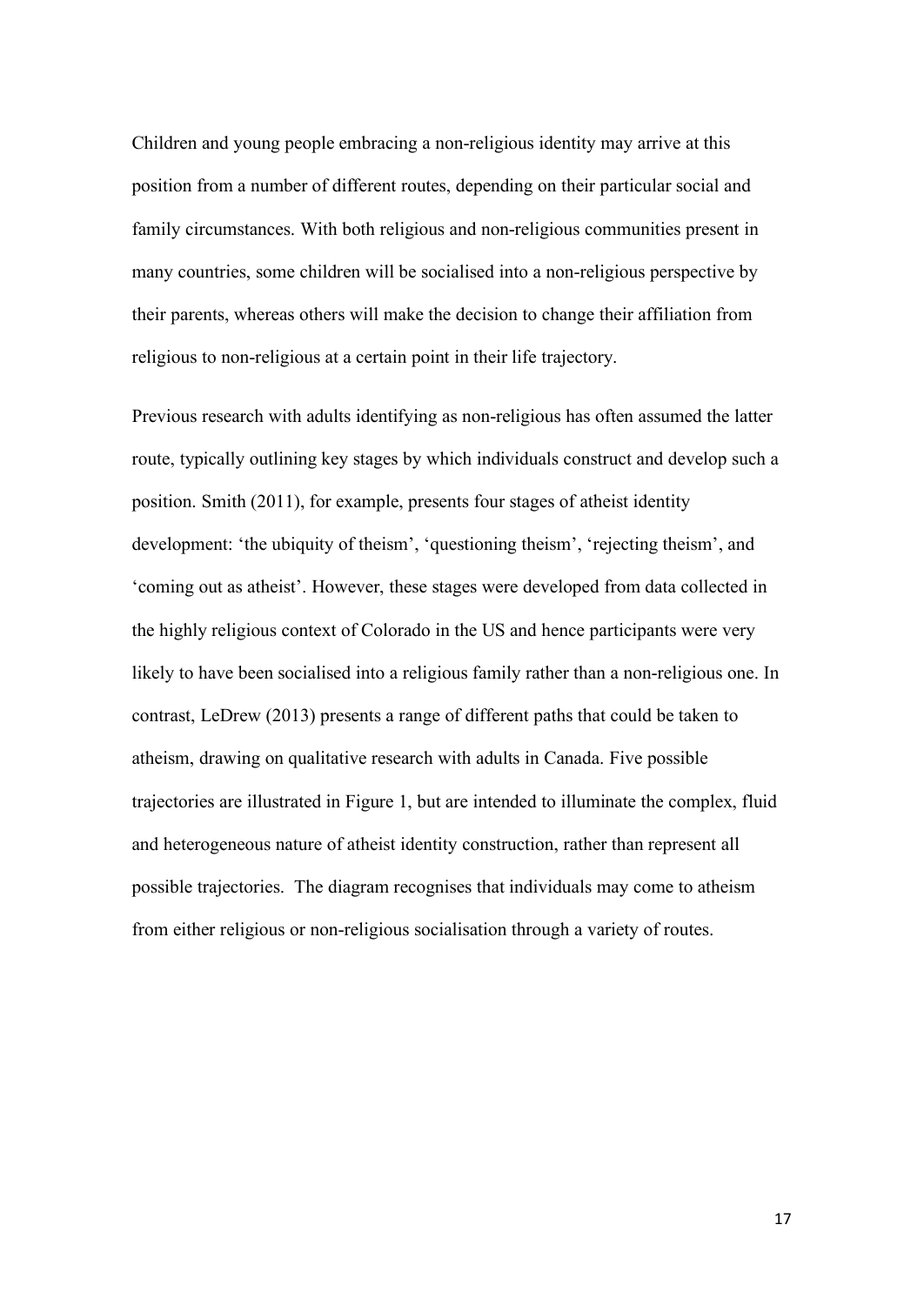

*Figure 1: Possible Trajectories to Atheism (adapted from LeDrew 2013:440)*

Although the above model was developed with data collected from adults, the concept of multiple pathways to non-religion is also relevant for children and young people. Madge and Hemming (in review), in their research with 13-18 year olds in multi-faith English localities, found that although the majority of non-religious participants in their survey (63.1%) reported quite or very similar religious views to their mother, this still left a substantial proportion of respondents who did not. Similarly, the British nonreligious young people aged 16-26 in Catto and Eccles's (2013) study demonstrated their agency through a range of positions in relation to their parents, including adopting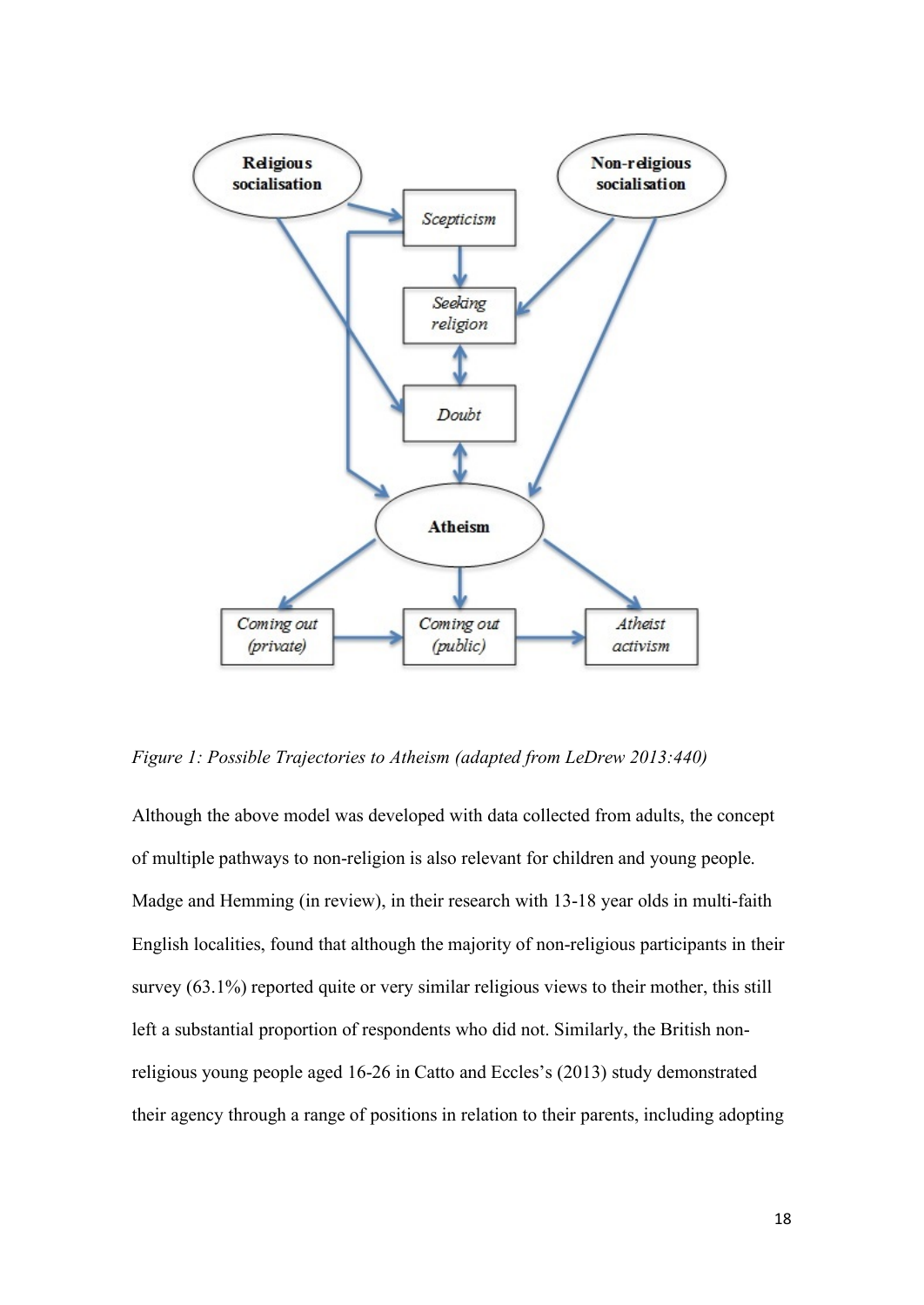similar beliefs, privately questioning their parents, openly debating and negotiating with family members, and adopting contradictory or combative stances.

Studies such as Sheard (2014) have identified a range of reasons given by adults for their non-religious stances, including disagreement with religious beliefs or practices, negative experiences of religion or religious authority figures, personal trauma such as the death of a loved one, involvement in radical politics, commitment to science or logic, positive experiences of other atheists, general indifference to religion or nonreligious socialisation. More research is required that properly engages with young voices to ascertain the relevance of this work for those who adopt a non-religious stance in contrast to their parents. Even less is known about the process of socialisation into a non-religious family, including the everyday experiences of children and young people in different contexts, something that would lend itself to the use of creative child- and youth-centred methodologies to investigate values and relationships.

Notwithstanding the above, a quantitative strand of the literature has long considered the extent to which religious traditions achieve successful transmission between the generations, and non-religion is a growing focus in this regard. For example, Merino (2012) found that recent cohorts of children raised as non-religious in the US, are less likely to revert to a religious tradition in adulthood than was previously the case. Another line of quantitative enquiry is concerned with the outcomes of socialisation. Manning (2010) highlights how this literature sees religious affiliation as a beneficial influence on childhood, because of correlations with outcomes such as low levels of risky behaviour, truancy, sexual activity and high levels of emotional wellbeing, values of honesty and compassion, and engagement in the community (e.g. see Smith and Denton, 2005). As a whole, this body of work often reflects the common perception in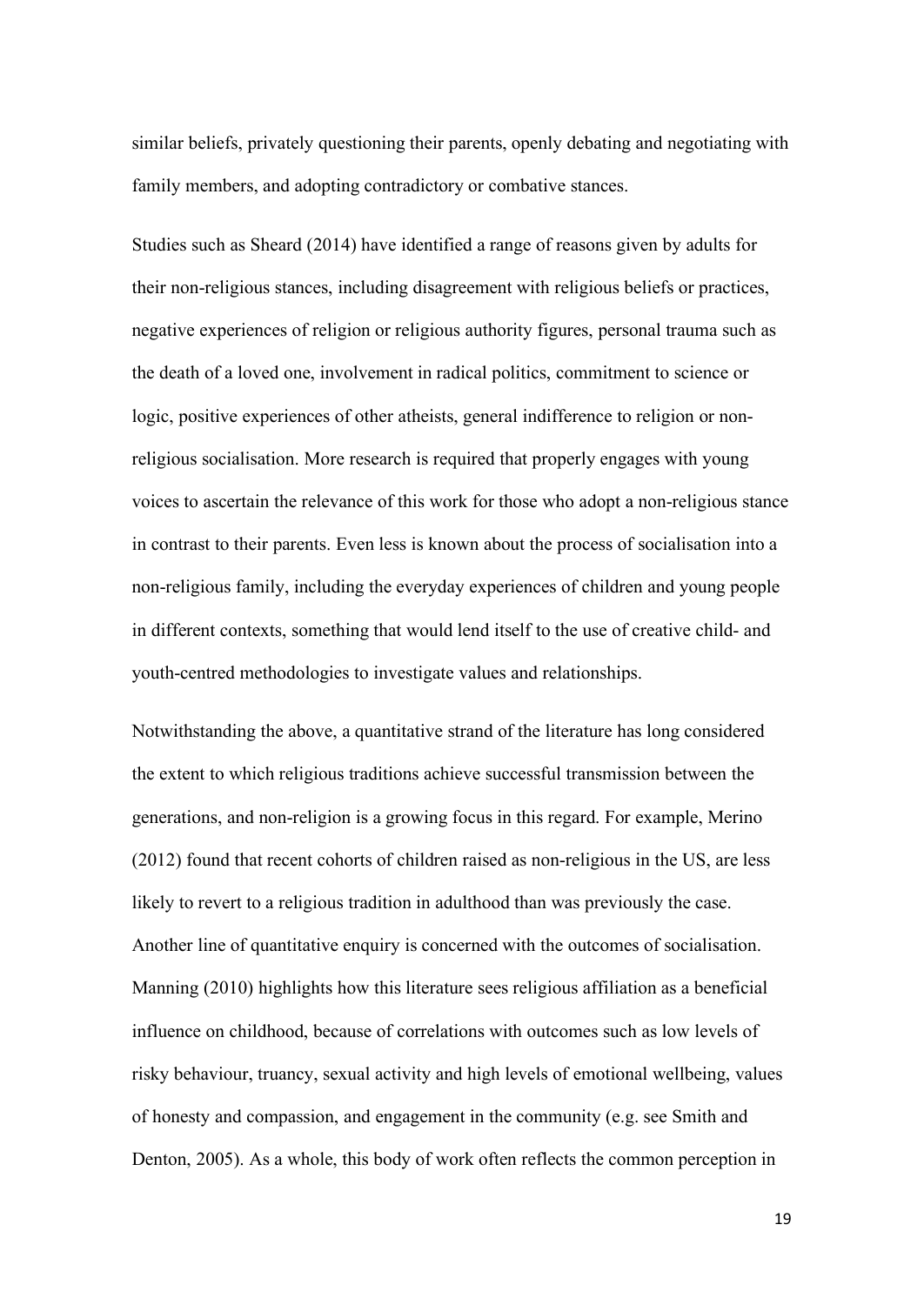the US that non-religion is damaging for children, an idea rooted in particular constructions of childhood as naturally innocent and in need of religious protection or sinful and in need of religious guidance (e.g. see James et al., 1998).

However, Manning (2010) argues that it is difficult to establish direct causation between children's outcomes and religion and there is evidence to suggest that reported benefits are actually a result of the moral framework, learned competencies and social and organisational ties associated with religious organisational belonging. In this respect, similar benefits could be gained through involvement in non-religious communities or other socio-political organisations. Furthermore, a separate body of research exists that refutes the stereotype that non-religious adults are less moral than religious ones on a range of measures including altruistic behaviour, moral reasoning, and involvement in crime (e.g. Caldwell-Harris et al., 2011; Didyoung et al., 2013). This is therefore an area that requires more research to explore these apparent contradictions, including the role that cultural context and social constructions of childhood might play in the relationship between non-religion and children's and young people's developing morality.

#### **Discrimination and Exclusion**

In many contexts, non-religious people represent a minority group and studies have documented the extent to which adults in these groups experience discrimination. Edgell et al*.* (2006) report that in the US, atheists are less likely to be accepted than any other minority and Hammer et al. (2012:46) highlight the need for more research into this 'potentially serious and overlooked form of discrimination'. They argue that such research could challenge the debate about religiosity and its positive influence on health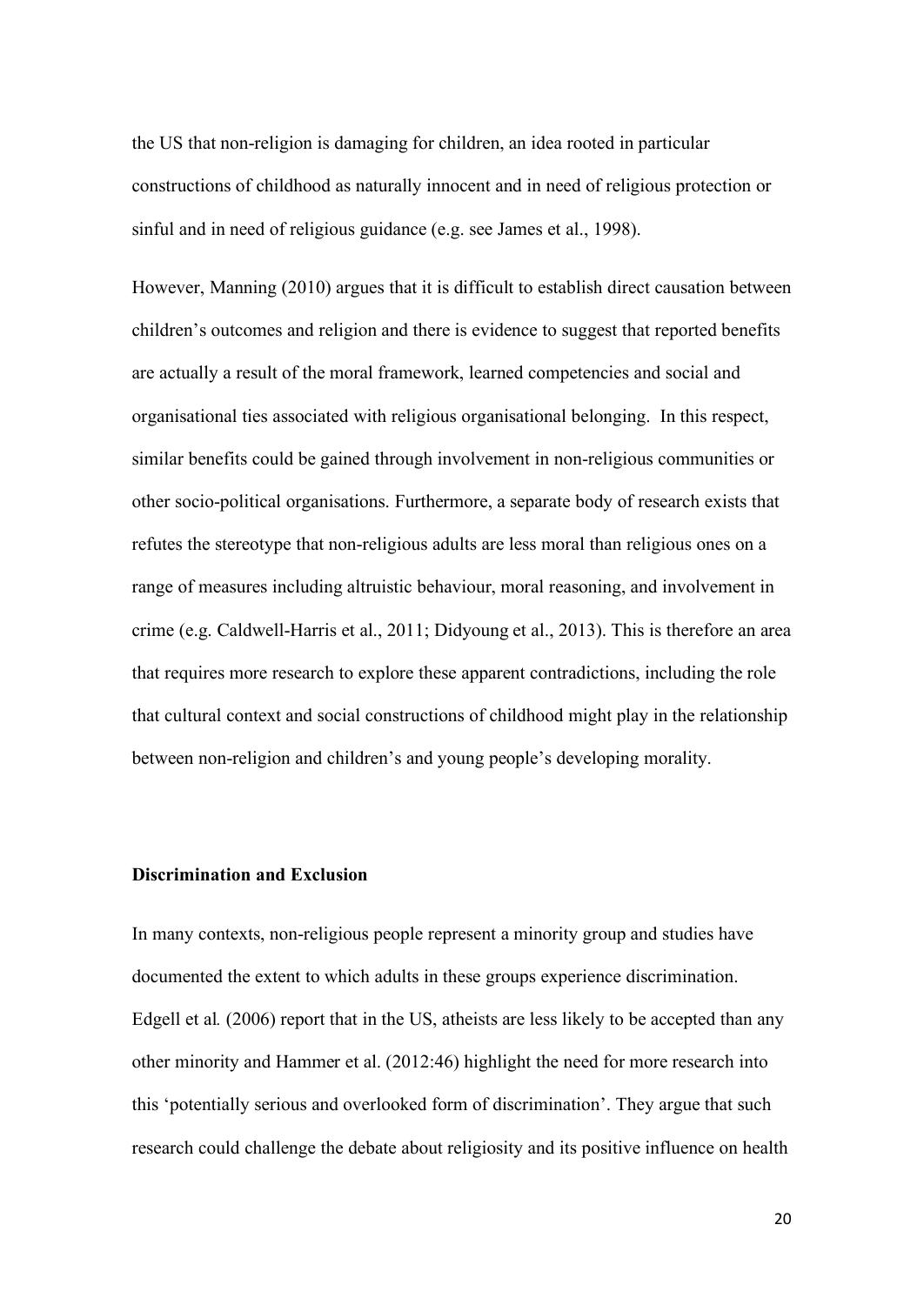and wellbeing, as it could be discrimination and social marginalisation, rather than lack of religion *per se* that has a negative effect on wellbeing for non-religious individuals. This is particularly pertinent in the context of research on children's and young people's life outcomes as discussed in the last section.

Drawing on large-scale survey analysis, Cragun et al. (2012) show that 22% of nonreligious adult respondents in the US reported discrimination in one or more contexts, including social, family, workplace, school, military and volunteer organisations. Those identifying as atheists or agnostics fared worse than non-religious respondents in general, with 43% reporting discrimination in one or more contexts. Hammer et al. (2012: 46) surveyed adult atheists in the US to investigate different forms of discrimination. The five most frequently reported were: witnessing anti-atheist comments in the media (94.7%), being expected to participate in prayers against one's will (79.1%), being told one's atheism is wrong or immoral (75.2%), being asked to attend religious services or participate in religious activities against one's will (74.4%) and being treated differently because of one's atheism (67.5%). Again, those participants with stronger or disclosed atheist identities tended to report higher levels of discrimination.

Research in the UK has revealed a more mixed picture. The non-religious adults in Mumford's (2015) research emphasised the privileged position that religion maintained in public life, for example through representation in parliament. There was a feeling that non-religion lacked in status compared with religion, and whereas religious people demanded respect from others, non-religious people did not always receive the same respect in return. This led to some reluctance from many interviewees to openly express their non-religious beliefs or identity with family and in work. In contrast, the young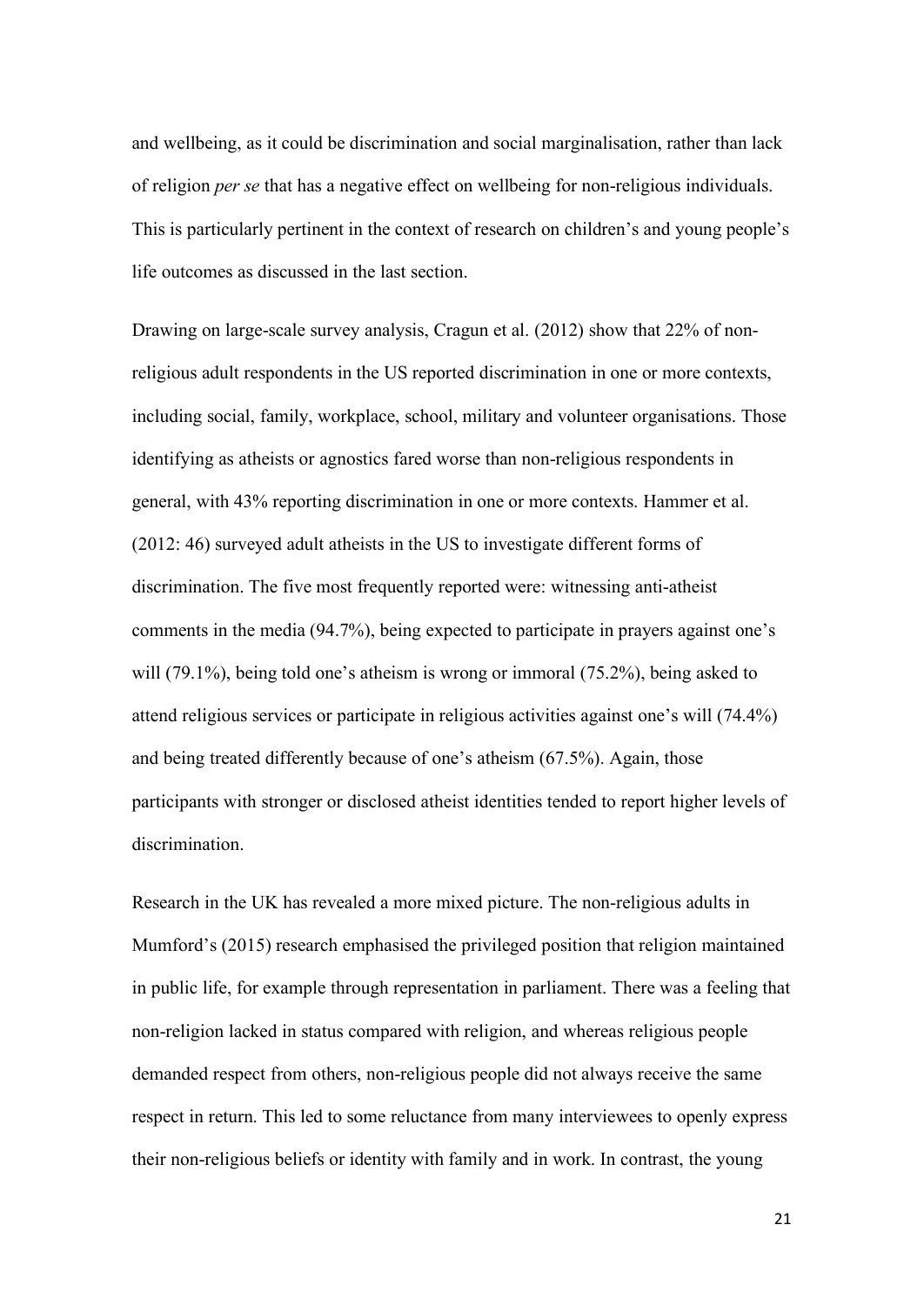British atheists in Catto and Eccles' (2013) study viewed themselves as part of the mainstream majority, constructing religious people as the minority group. They were much more likely to struggle with personal and family relationships than experience discrimination at the institutional level. Hemming and Madge (in review) found that their non-religious participants aged 17-18 from English multi-faith localities reported varied experiences. These ranged from acceptance from peers, to uncertainty about others' views, to overt insults and intolerance.

The above findings draw attention to the significance of national context for nonreligious discrimination and exclusion. As a highly religious country, non-religion is less likely to be accepted in the US compared with other less religious contexts. Research in the UK has thus tended to highlight processes of exclusion more than overt discrimination. However, findings may also be influenced by the age of participants, as certain age groups may be more susceptible to, or more aware of, discrimination and exclusion than others. Two environments that are particularly pertinent to children and young people are the family and education, and both warrant more research attention. Existing studies in these areas have shown how exclusionary experiences can often be quite similar for those with a non-religious and a religious affiliation (particularly in the case of minority religious groups), highlighting the close relationship and the fluid boundaries between the two concepts, as discussed earlier in the article.

Zimmerman et al. (2015) investigated the consequences of 'coming out' as an atheist to one's family, drawing on qualitative research in the US. They highlight how this can be a complex and difficult process because of the potential negative reactions from family members. The authors argue that responses to the disclosure of an atheist identity are dependent on the dominant pattern of family functioning and the level of cohesion,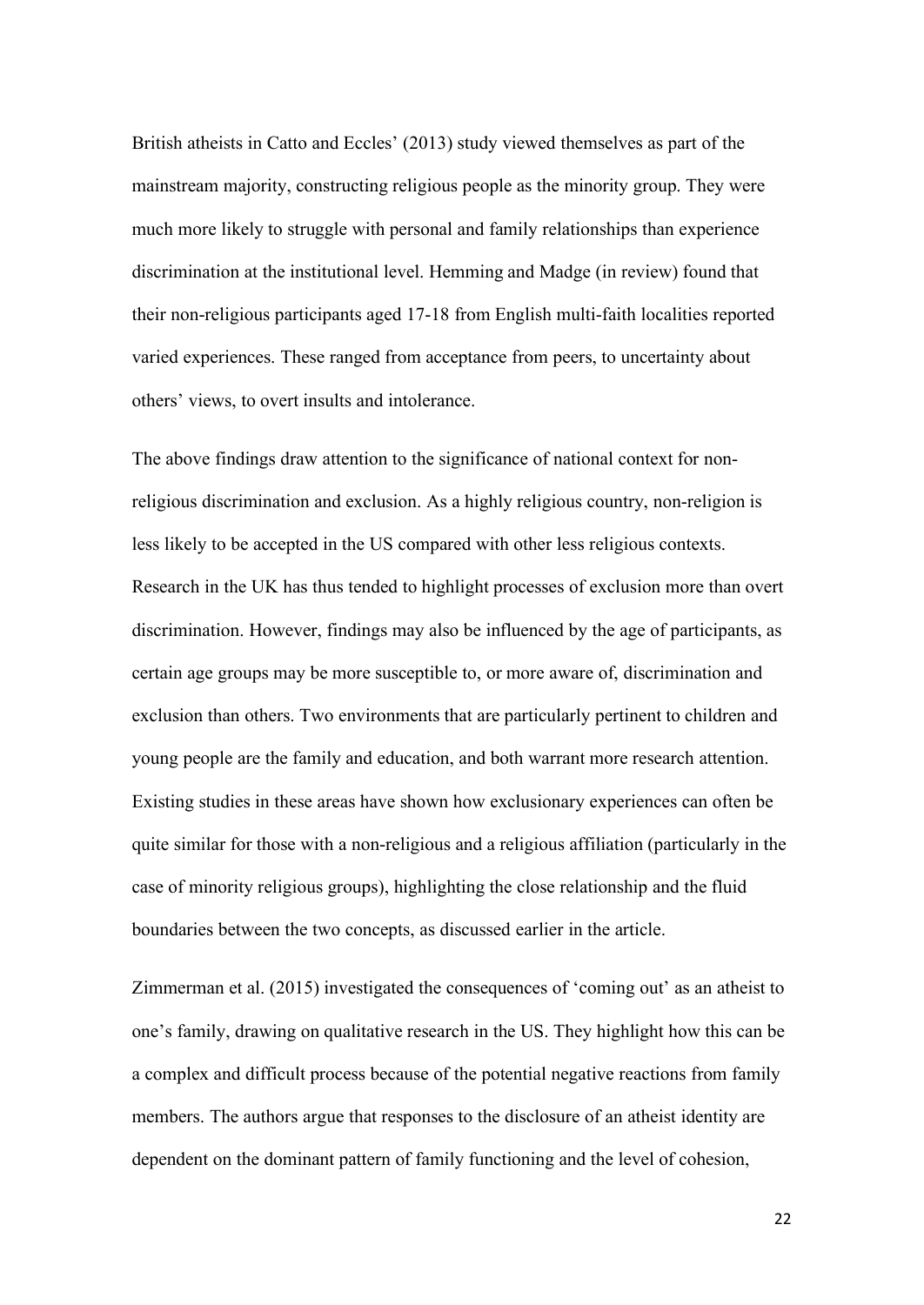communication and adaptability present in family dynamics. Although these findings were based on research with adults, the issues may also be significant for children and young people developing non-religious identities in the context of a religious family. For example, some participants in the Hemming and Madge (in review) study felt that non-religious young people from minority religious backgrounds could encounter particular challenges if non-religion was viewed as less acceptable within their family and community.

Another key context within which exclusion may take place, but also where it might be challenged, is education. Despite some discussion in the literature on the place of nonreligion in Religious Education (e.g. Barnes, 2015), there are very few existing studies on non-religious pupils' experiences of the curriculum or on their relations with religious pupils. However, Weller et al. (2015) conducted research in the UK on the experiences of education for different religious groups more generally. They found that non-religious pupils often complained about the lack of coverage and recognition for non-religion in Religious Education, whereas non-religious parents were worried about the nature of their children's participation in religious assemblies, visits and events run by schools. In the same study, pupils and parents from a number of other religious groups also recounted similar examples where they had felt unfairly treated in educational contexts, further underlining the interconnection between religion and nonreligion. Of equal importance for future research are the ways in which non-religious school pupils actively respond to the exclusionary situations they are presented with, such as subtly and quietly declining to participate in prayer requirements (see Hemming and Madge, 2012).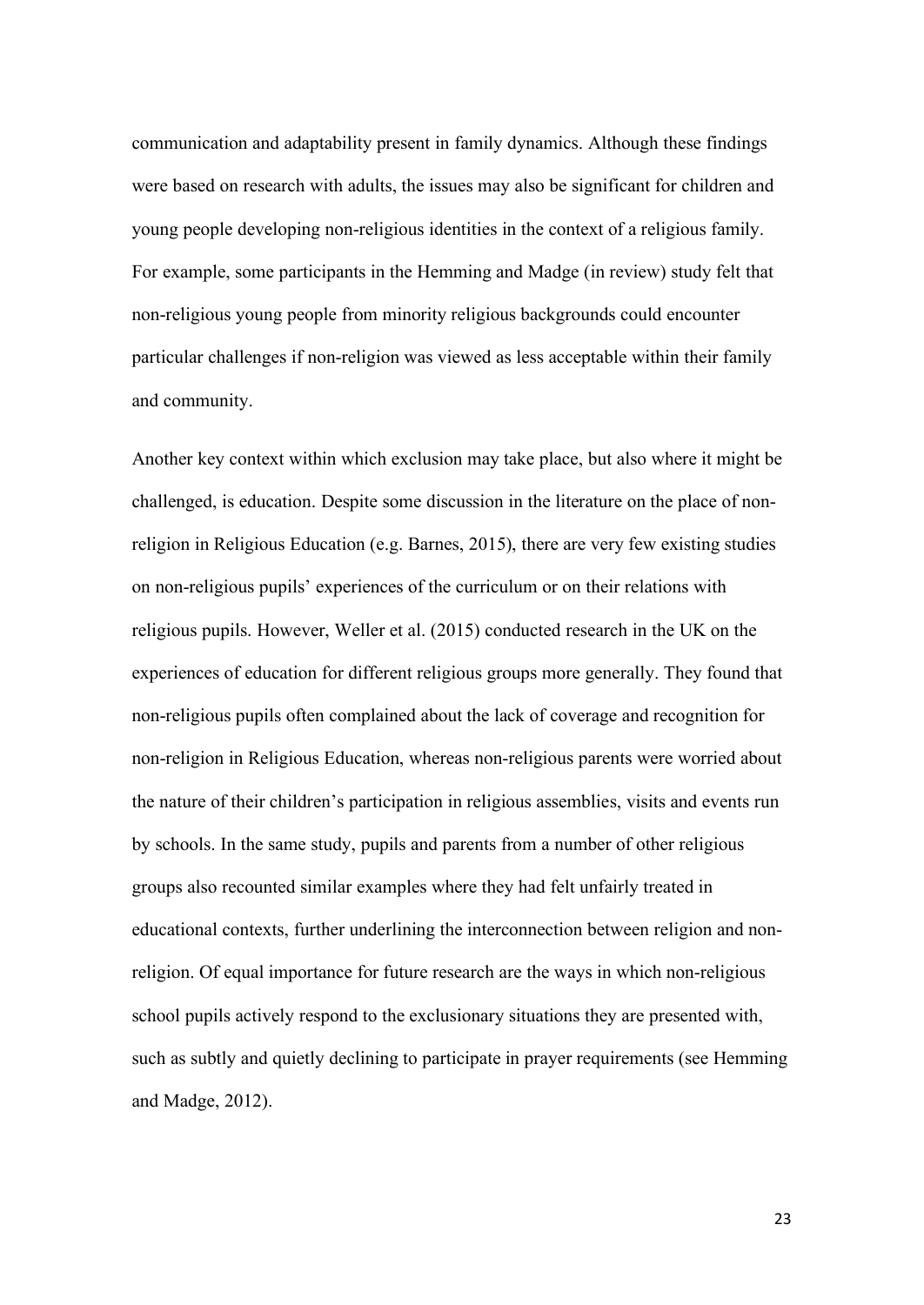### **Directions for Future Research**

In reviewing some of the existing social scientific literature on non-religion, the scarcity of research on childhood and youth is clear to see. Although a few of the large-scale studies on young people, religion and values offer some limited analysis of the 'no religion' group, only a handful of smaller projects have focused solely on non-religious teenagers and much of the research takes religion as a starting point. As for children in the pre-teen years, there is almost no research on non-religion that concerns itself with this age group, aside from studies that explore events or communities where children may be involved circumstantially. This is a real omission given that the views and experiences of children and young people offer the potential to contribute to knowledge of non-religious identities, beliefs, practices and communities. Similarly, constructions of childhood and youth are likely to be important for making sense of non-religious cultures, just as they can be for understanding religious ones.

In this article, I have outlined a number of ways in which a child- and youth-centred approach to the study of non-religion might be developed. Firstly, children's and young people's voices need to be properly heard in order to take seriously their views, experiences and lived realities, rather than relying on parents or professionals to speak for them. Secondly, a range of methodological approaches should be employed in order to access their perspectives, including more sophisticated and consistently used survey techniques and categories, in-depth qualitative and ethnographic methods to enable more complex understandings, and innovative child- and youth-centred methods, such as creative and web-based techniques to explore values and relationships and facilitate the involvement of younger children. Thirdly, research needs to take into account that 'children' and 'young people' are heterogeneous categories, with multiple childhoods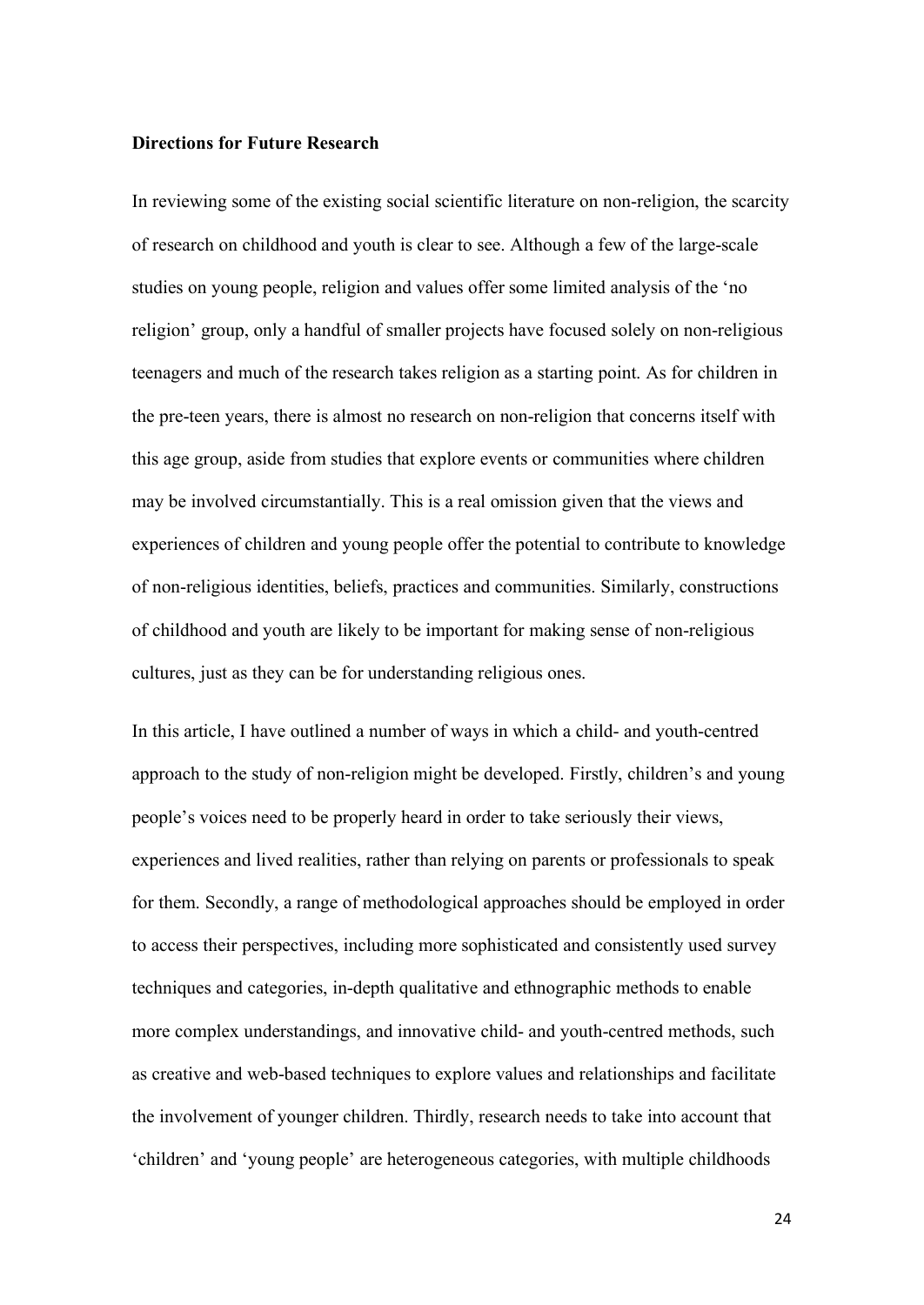stemming from variations in culture and locality, as well as intersecting social differences such as class, gender and ethnicity. Fourth, researchers should avoid assuming that children are passive and incompetent, being sensitive to instances where they demonstrate agency, for example in negotiating socialisation processes. Finally, the more abstract categories of 'childhood' and 'youth' and their relationship with nonreligion, for example regarding ethics and morality, needs to be considered critically and with reference to wider social and cultural contexts.

In the remainder of this section, I offer a number of questions pertaining to childhood, youth and non-religion, presented in Figure 2, which I hope might act as a starting point for those interested in pursuing future research in this neglected field of enquiry.

## *Identity and Belief*

- How do children and young people account for the various non-religious labels with which they identify and what meanings are attached to them?
- What are the demographics of non-religious children and young people and how do characteristics of non-religion differ qualitatively between sub-groups?
- What substantive non-religious beliefs and 'secular sacred' values do children and young people hold and how do these relate to more general findings on nonreligion and morality, helping to clarify contradictions in this area?
- How do constructions of childhood and youth and their relationship with religion influence societal discourses about non-religion and morality?

## *Practice and Community*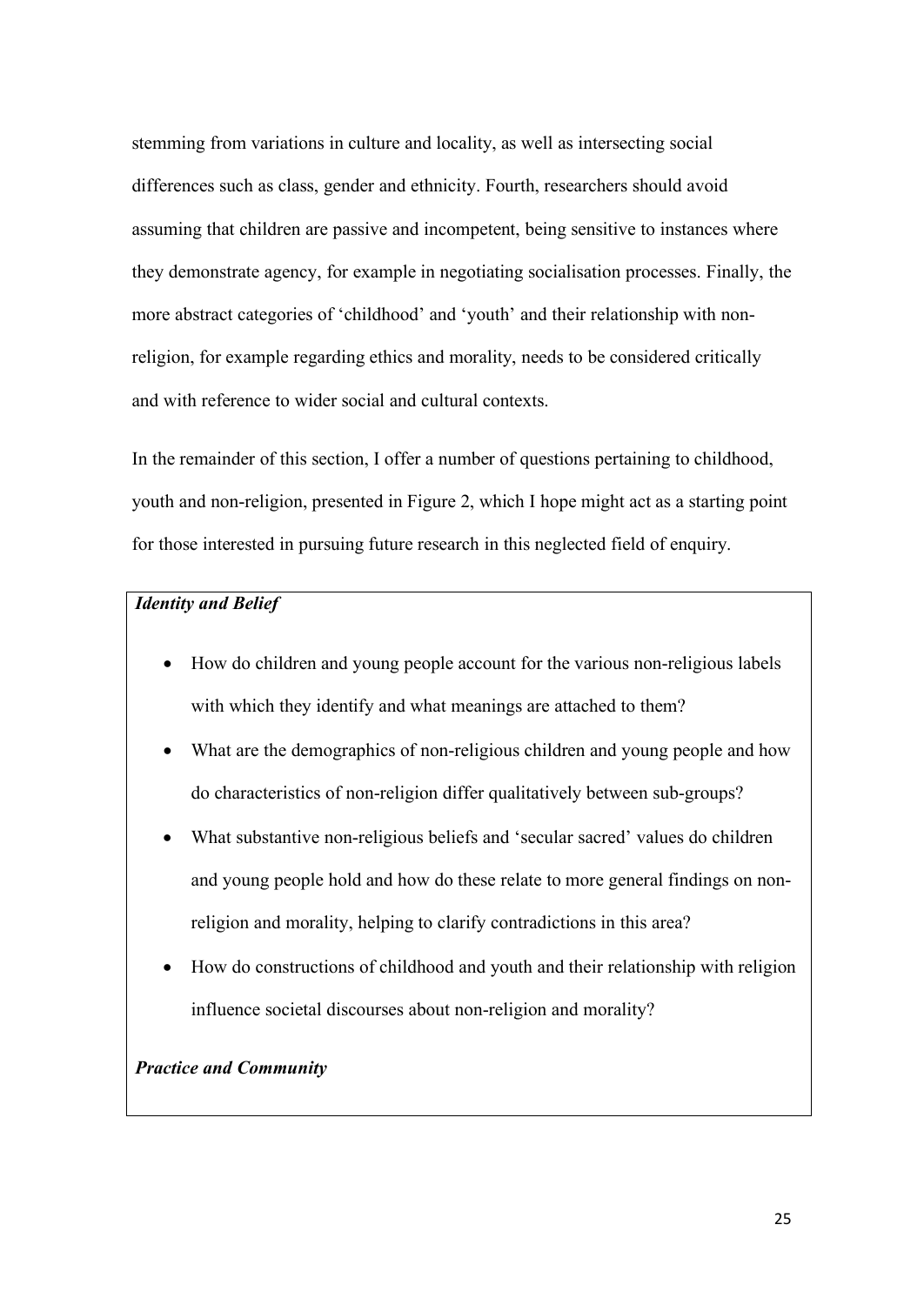- To what extent do non-religious children and young people take part in nonreligious rituals and events and how do they experience them?
- What types of religious communities, networks and organisations are children and young people involved in and how do they experience membership?
- To what extent are new technologies such as the internet and social media integral to children's and young people's non-religious identities and networks?
- Do children and young people play an active role in non-religious political campaigning and activism, and if so in what way?

# *Family and the Life Course*

- How do societal constructions and understandings of childhood and youth influence the ways in which non-religious families raise their offspring?
- How do children and young people contribute to and negotiate processes of nonreligious socialisation and how does this vary by age and other differences?
- What are the reasons and experiences that lead children and young people to develop non-religious positions at certain times in their lives?
- What is it like for non-religious children young people growing up in religious families (or vice versa) and how do families manage this diversity?

# *Schooling and Education*

- To what extent do non-religious children and young people face challenges in education, such as bullying and discrimination?
- Do schools and educational institutions provide the same recognition and accommodations for non-religious groups as they do for religious ones?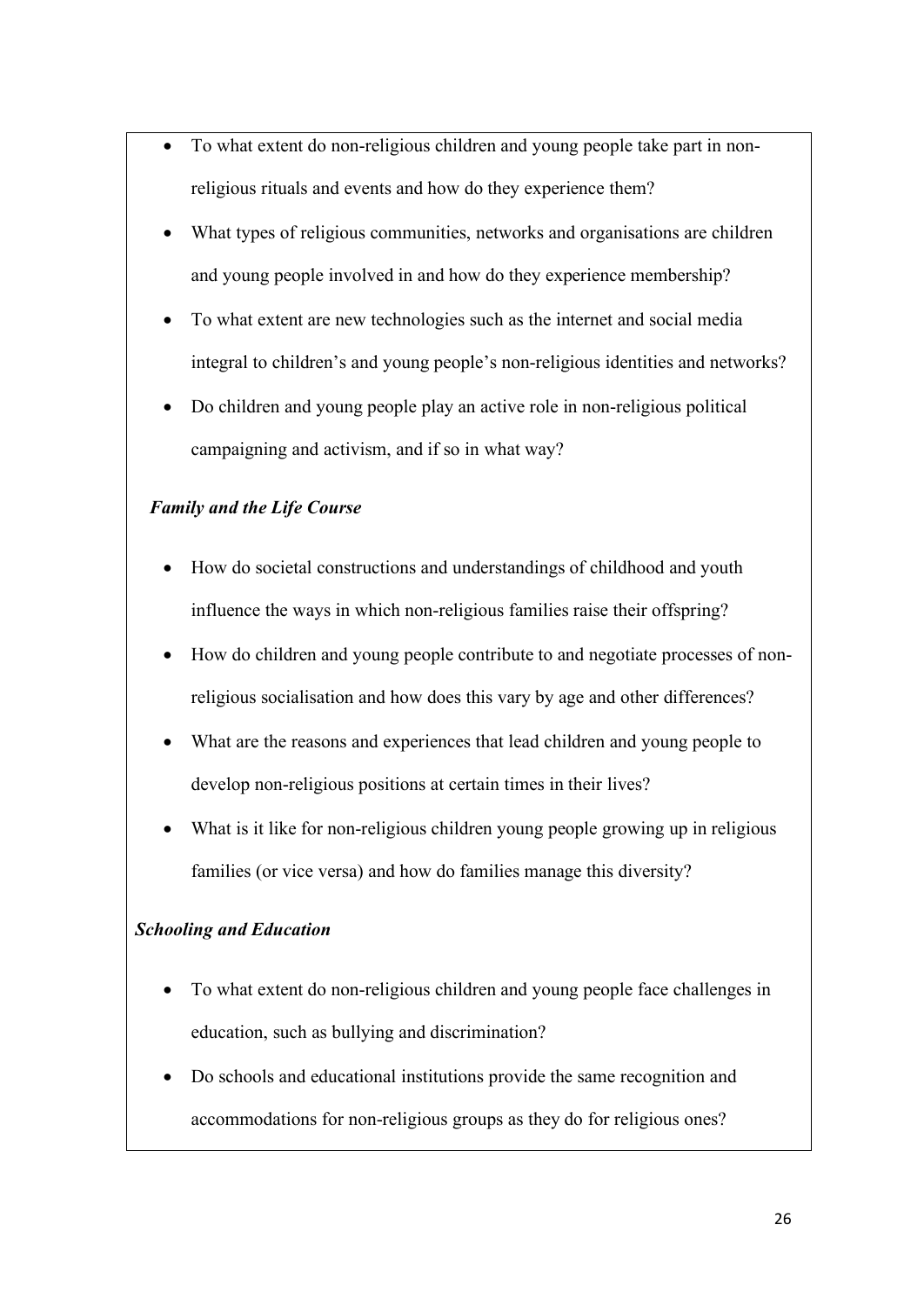- How do non-religious children and young people relate to their religious peers and what actions do schools take to encourage positive relations between them?
- To what extent do Religious Education and other subject curricula address nonreligious traditions and how do pupils experience these lessons?

*Figure 2: Possible research questions for a child- and youth-focused approach to nonreligion.*

## **Funding**

This research received no specific grant from any funding agency in the public, commercial or not-for-profit sectors.

### **Acknowledgements**

Thanks go to Richard Gale and two anonymous reviewers for comments on earlier drafts of this article.

### **References**

Asad T (2003) *Formations of the Secular: Christianity, Islam, Modernity.* Stanford, CA: Stanford University Press.

Bainbridge WS (2005) Atheism. *Interdisciplinary Journal of Research on Religion* 1: 1–24.

Barnes LP (2015) Humanism, non-religious worldviews and the future of Religious Education. *Journal of Beliefs and Values* 36(1): 79–91.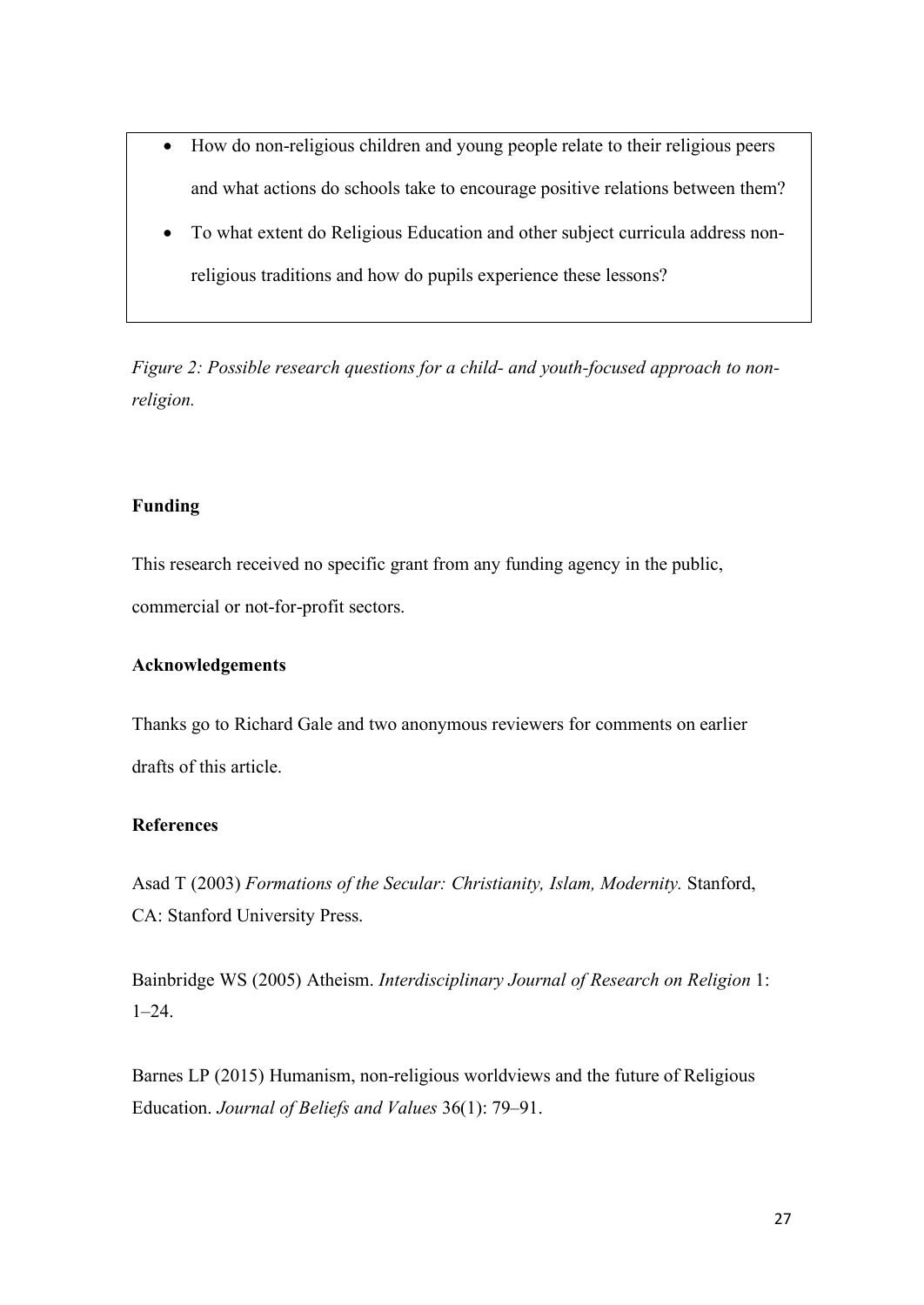Beit-Hallahmi B (2007) Atheists: a psychological profile. In: Martin M (ed) *The Cambridge Companion to Atheism*. Cambridge: Cambridge University Press, pp.300– 318.

Bullivant S (2008) Research note: sociology and the study of atheism. *Journal of Contemporary Religion* 23(3): 363–368.

Bullivant S (2015) Believing to belong: non-religious belief as a path to inclusion. In: Beaman LG and Tomlins S (eds) *Atheist Identities: Spaces and Social Contexts*. New York: Springer, pp.101–116.

Caldwell-Harris CL,Wilson A, LoTempio E and Beit-Hallahmi B (2011) Exploring the atheist personality: well-being, awe and magical thinking in atheists, Buddhists and Christians. *Mental Health, Religion and Culture* 14: 659–672.

Campbell C (1972) *Towards a Sociology of Irreligion*. New York: Heider and Heider.

Casanova J (2006) Religion, European secular identities and European integration. In: Byrnes TA and Katzenstein PJ (eds) *Religion in an Expanding Europe*. Cambridge: Cambridge University Press, pp.65–92.

Catto R and Eccles J (2013) (Dis)believing and belonging': investigating the narratives of young British atheists. *Temenos* 49(1): 37–63.

Cheruvallil-Contractor S, Hooley T, Moore N, Purdam K and Weller P (2013) Researching the non-religious: methods and methodological issues, challenges and controversies. In: Day A, Vincett G and Cotter CR (eds) *Social Identities Between the Sacred and the Secular.* Farnham: Ashgate, pp.173–190.

Cimino R and Smith C (2011) The new atheism and the formation of the imagined secularist community. *Journal of Media and Religion* 10(1): 24–38.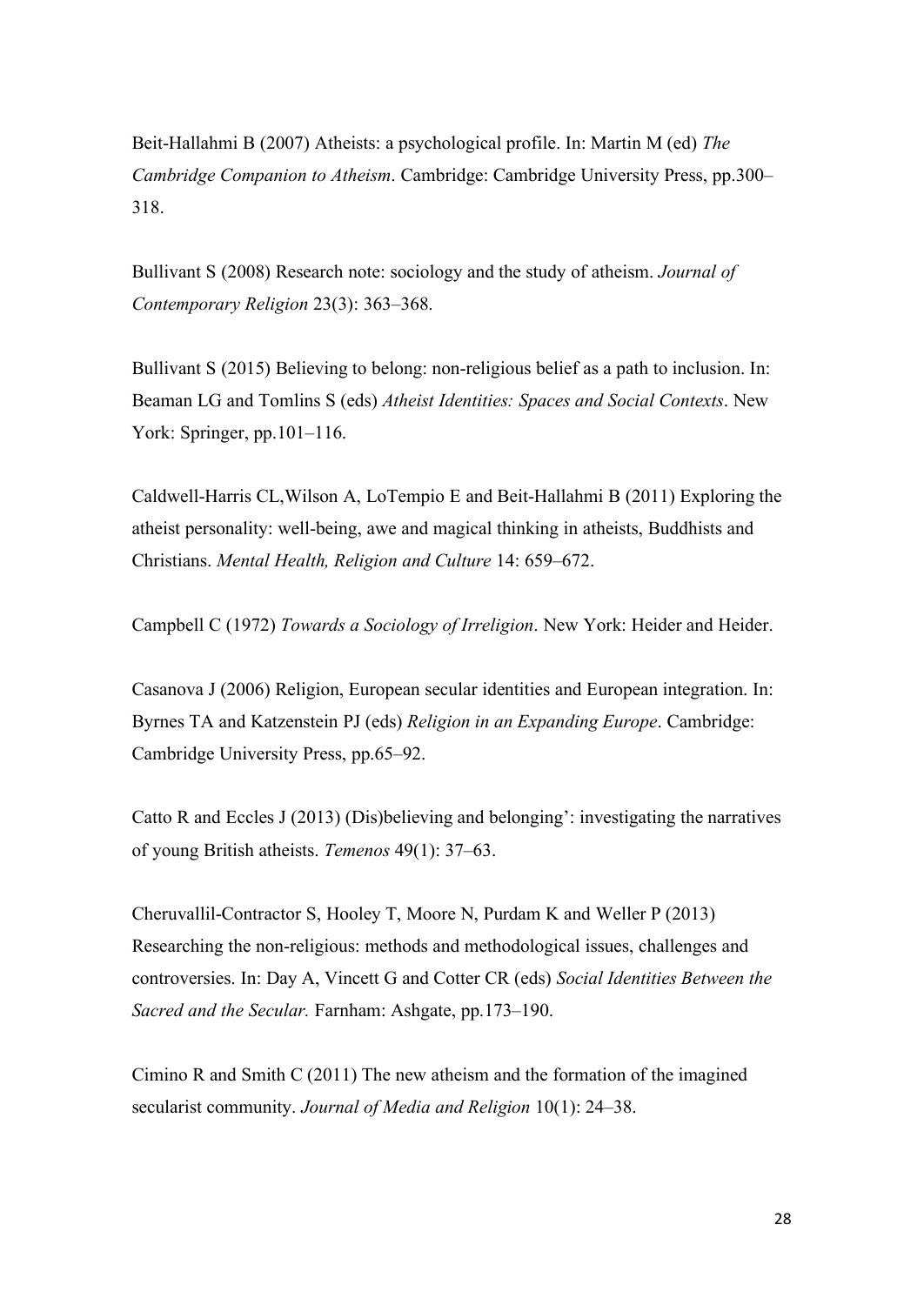Cimino R and Smith C (2015) Secularist rituals in the US: solidarity and legitimization. In: Beaman LG and Tomlins S (eds) *Atheist Identities: Spaces and Social Contexts*. New York: Springer, pp.87–100.

Clark A, Flewitt R and Hammersley M (2014) (eds) *Understanding Research with Children and Young People.* London: Sage / Open University.

Cotter CR (2015) Without God yet not without nuance: a qualitative study of atheism and non-religion among Scottish university students. In: Beaman LG and Tomlins S (eds) *Atheist Identities: Spaces and Social Contexts.* New York: Springer, pp.171–194.

Cragun RT (2015) Who are the 'new atheists'? In: Beaman LG and Tomlins S (eds) *Atheist Identities: Spaces and Social Contexts*. New York: Springer, pp.195–212.

Cragun RT, Kosmin B, Keysar A, Hammer JH and Nielsen M. (2012) On the receiving end: discrimination toward the non-religious in the United States. *Journal of Contemporary Religion* 27(1): 105–127.

Didyoung J, Charles E and Rowland NJ (2013) Non-theists are no less moral than theists: some preliminary results. *Secularism and Nonreligion* 2:1–20.

Dobbelaere K (2002) *Secularization: An Analysis at Three Levels*. Brussels: Peter Lang.

Edgell P, Gerteis J and Harmann D (2006) Atheists as 'other': moral boundaries and cultural membership in American Society. *American Sociological Review* 71(2): 211– 234.

Hammer JH, Cragun RT, Hwang K and Smith JM (2012) Forms, frequency and correlates of perceived anti-atheist discrimination. *Secularism and Nonreligion* 1: 43– 67.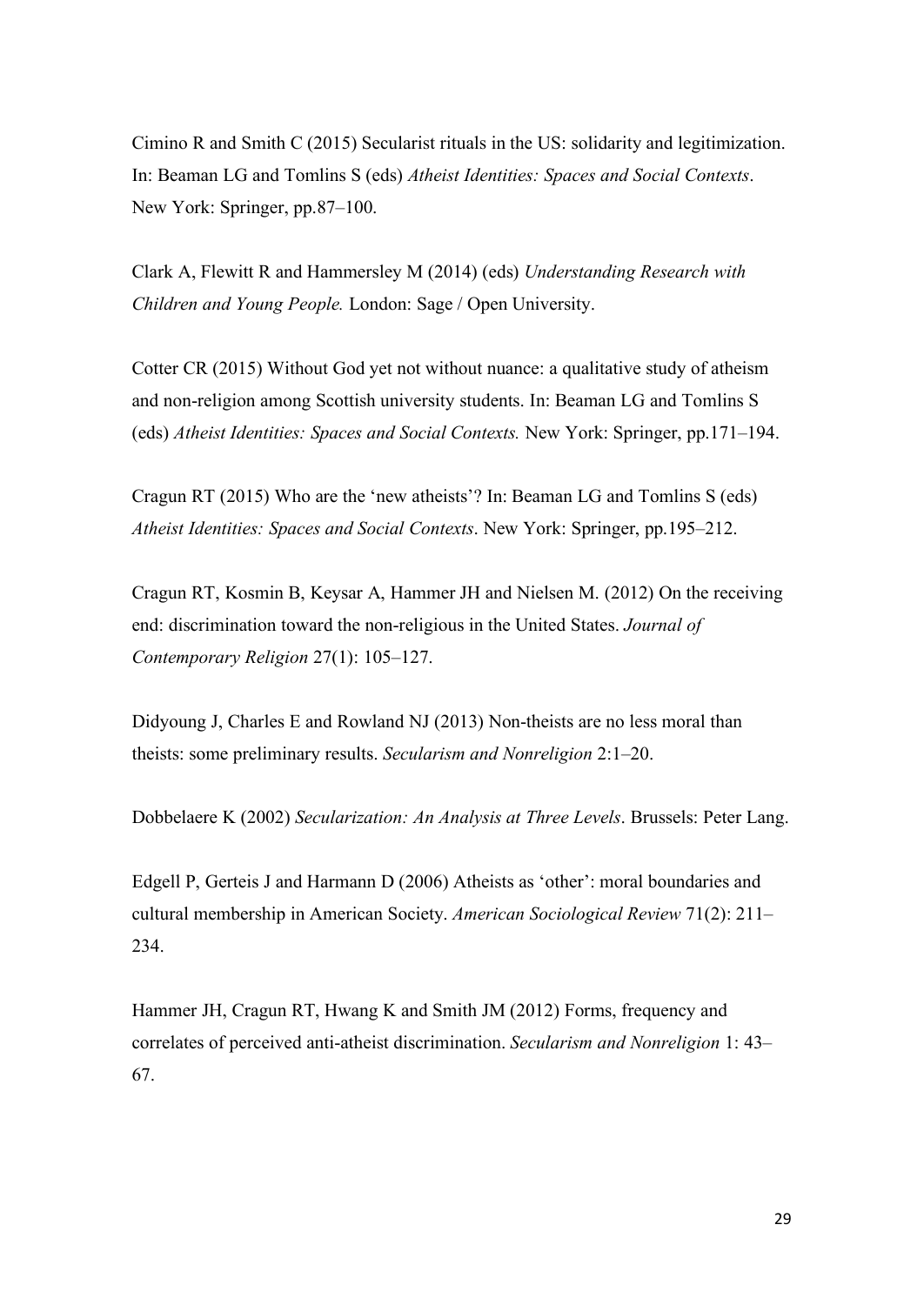Hemming PJ and Madge N (2012) Researching children, youth and religion: identity, complexity and agency. *Childhood* 19(1): 38–51.

Hemming PJ and Madge M (in review) Young people, non-religion and the wider community: insights from the Youth On Religion (YOR) study, (please contact author for more details).

James A, Jenks C and Prout A (1998) *Theorizing Childhood*, Cambridge: Polity Press.

Knott K (2013) The secular sacred: in-between or both/and? In: Day A, Vincett G and Cotter CR (eds) *Social Identities Between the Sacred and the Secular*. Surrey: Ashgate, pp.145–160.

LeDrew S (2013) Discovering atheism: heterogeneity in trajectories to atheist identity and activism. *Sociology of Religion* 74(4): 431–453.

Lee L (2015) *Recognising the Non-Religious: Reimagining the Secular*. Oxford: Oxford University Press.

Madge N and Hemming PJ (in review) Young British religious 'nones': findings from the Youth On Religion study, (please contact author for more details).

Manning C (2010) Atheism, secularity, the family and children. In: Zuckerman P (ed) *Atheism and Secularity, Vol. 1: Issues, Concepts and Definitions*. Santa Barbara, CA: Praeger Perspectives, pp.19–42.

Martin D and Catto R (2012) The religious and the secular. In: Woodhead L and Catto R (eds) *Religion and Change in Modern Britain,* Oxon: Routedge, pp.373–390.

Martin M (2007) General introduction. In: Martin M (ed) *The Cambridge Companion to Atheism*, Cambridge University Press, pp.1–10.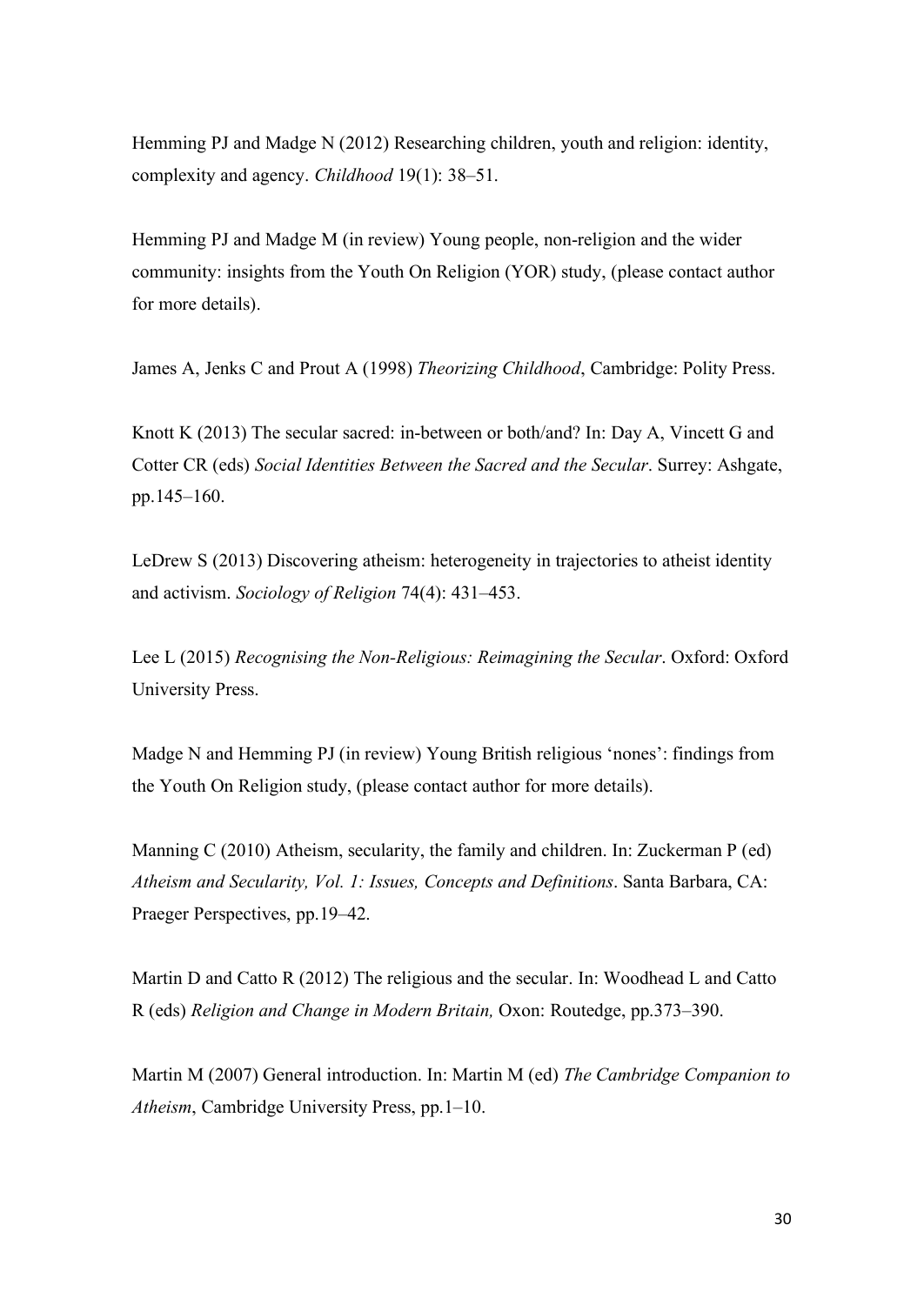Mason M, Singleton A and Webber R (2007) *The Spirit of Generation Y: Young People's Spirituality in a Changing Australia*. Mulgrave: John Garratt.

Merino SM (2012) Irreligious socialization? The adult preferences of individuals raised with no religion. *Secularism and Nonreligion* 1:1–16.

Mumford L (2015) Living non-religious identity in London. In: Beaman LG and Tomlins S (eds) *Atheist Identities: Spaces and Social Contexts*. New York: Springer, pp.153–170.

Prout A and James A (2014) A new paradigm for the sociology of childhood? Provenance, promise and problems. In James A and Prout A (eds) *Constructing and Reconstructing Childhood.* Third edition, London: Routledge, pp.33–60.

Punch S (2002) Research with children: the same or different from research with adults. *Childhood* 9(3): 321–344.

Ridgely SB (2006) *When I was a child: Children's Interpretations of First Communion.*  Chapel Hill: University of North Carolina Press.

Ridgely SB (2011) Introduction. In Ridgely SB (eds) *The Study of Children in Religions: A Methods Handbook*. New York: New York University Press, pp.1–15.

Savage S, Collins-Mayo S, Mayo B and Cray G (2006) *Making Sense of Generation Y: The World View of 15- to 25-year-olds.* London: Church House.

Sheard M (2014) Ninety-eight atheists: atheism among the non-elite in Twentieth Century Britain. *Secularism and Nonreligion* 3(6): 1–16.

Sjöborg A (2013) Mapping 'religion' – or 'something, I don't know what'? Methodological challenges exploring young peoples' relations with 'religion'. In: Day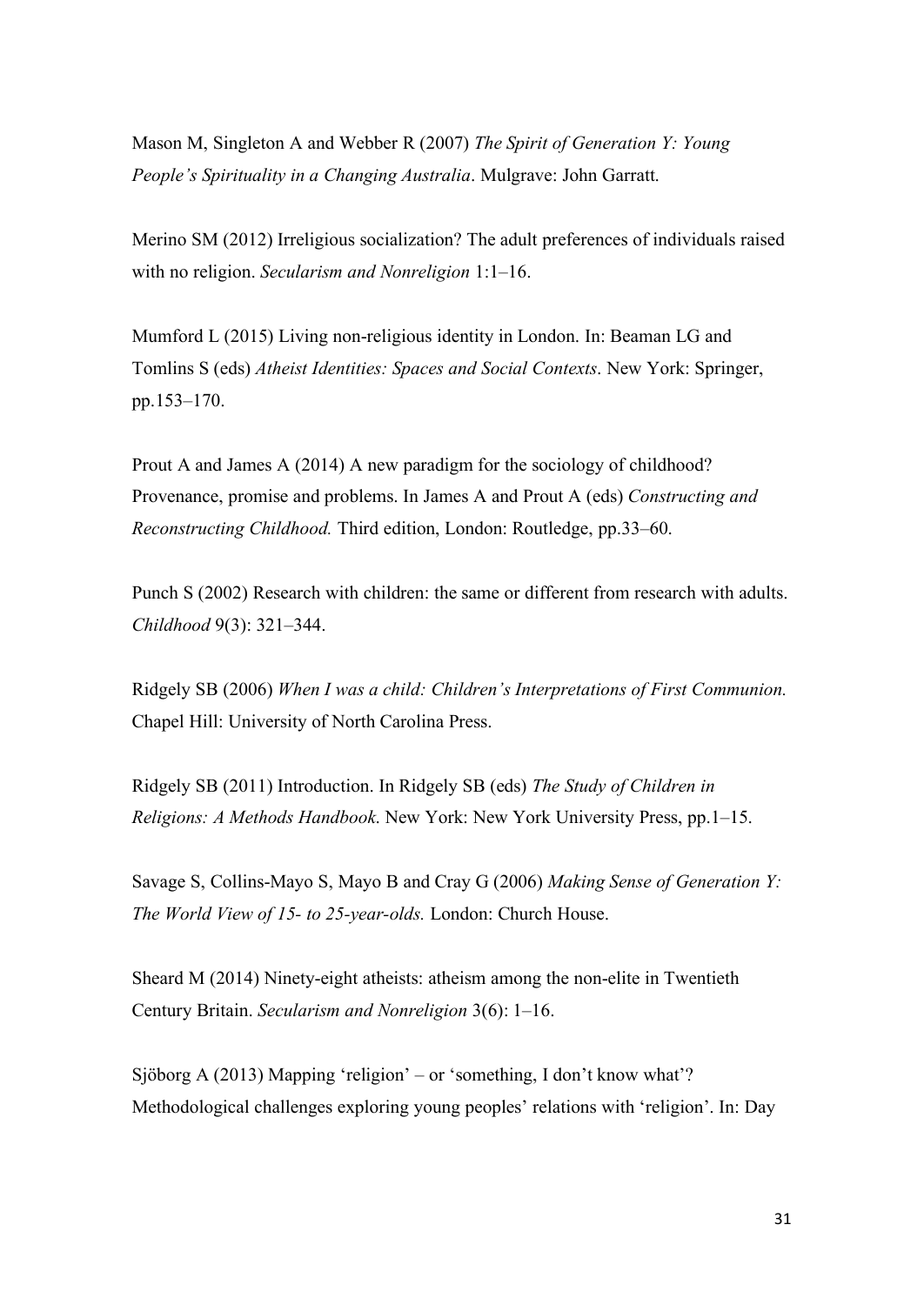A, Vincett G and Cotter CR (eds) *Social Identities Between the Sacred and the Secular.*  Farnham: Ashgate, pp.191–200.

Smith C and Denton ML (2005) *Soul Searching: The Religious and Spiritual Lives of American Teenagers*. Oxford: Oxford University Press.

Smith JM (2011) Becoming an atheist in America: constructing identity and meaning from the rejection of theism. *Sociology of Religion* 72(2): 215–237.

Strhan A, Parker SG and Ridgely S (forthcoming) Introduction. In: Strhan A, Parker SG and Ridgely S (eds) *The Bloomsbury Reader in Religion and Childhood.* London: Bloomsbury, pp.1–24.

Tomlins S (2015) A common goodness: a snapshot of a Canadian University atheist club, why its members joined, and what that community means to them. In: Beaman LG and Tomlins S (eds) *Atheist Identities: Spaces and Social Contexts*. New York: Springer, pp.117–136.

Tomlins S and Beaman LG (2015) Introduction. In: Beaman LG and Tomlins S (eds) *Atheist Identities: Spaces and Social Contexts*. New York: Springer, pp.1–18.

Voas D and McAndrew S (2012) Three puzzles of non-religion in Britain. *Journal of Contemporary Religion* 27(1): 29–48.

Wallis S (2014) Ticking 'no religion': a case study amongst 'young nones'. *Diskus* 16(2): 70–87.

Weller P, Purdam K, Ghanea N and Cheruvallil-Contractor S (2015) *Religion or Belief, Discrimination and Equality: Britain in Global Contexts.* London: Bloomsbury.

Ziebertz H-G and Kay W (2006) (eds) *Youth in Europe II: An International Empirical Study About Religiosity.* Berlin: LIT-Verlag.